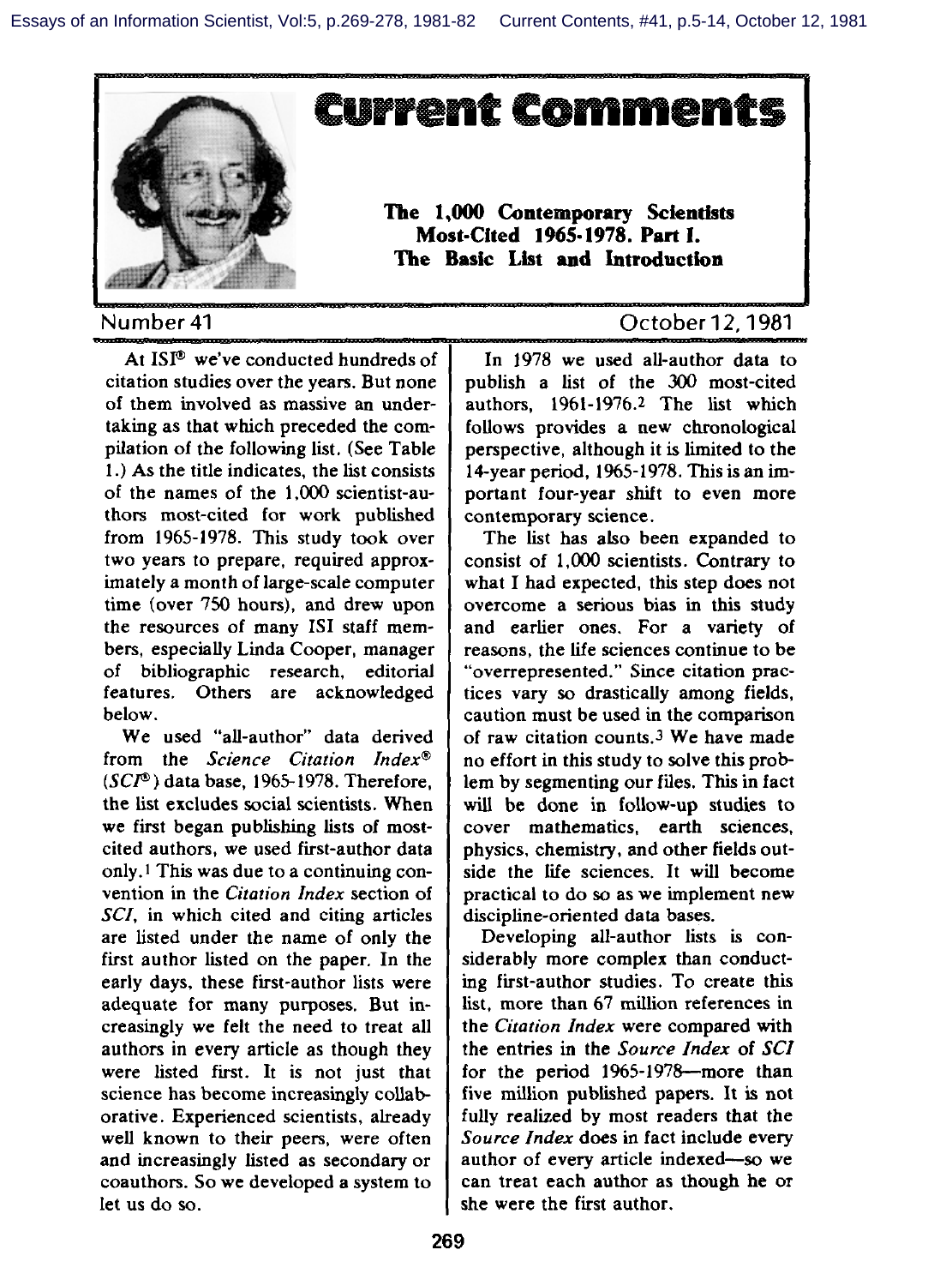Table 1: The 1,000 most-cited authors for work published from 1965-1978, presented with their first and last names; field or discipline; birth and (where applicable) death dates; and number of citations received. An asterisk next to a name indicates possible incomplete information. A check mark indicates authors new to the top 300. Since citation practices vary among fields, caution should be used in comparing raw data.

J.

l.

 $\ddot{\phantom{0}}$ 

|   | <b>STUART</b><br>AARONSON, STUART A<br>ABRAMS, GERALD STANLEY                                                                                                                                                     | ONC<br>PHY!                                               |
|---|-------------------------------------------------------------------------------------------------------------------------------------------------------------------------------------------------------------------|-----------------------------------------------------------|
|   | ADLER, STEPHEN I                                                                                                                                                                                                  | PHY!                                                      |
|   | AGHAJANIAN, GEORGE KEVORK                                                                                                                                                                                         | NEU                                                       |
|   | AKASOFU, SYUN ICHI<br>ALEXANDER, PETER                                                                                                                                                                            | <b>AER</b><br>CELL                                        |
|   | ALLEN, LELAND CULLEN                                                                                                                                                                                              | <b>INOP</b>                                               |
|   | ALLERHAND, ADAM                                                                                                                                                                                                   | BIOP<br>BIOC                                              |
|   |                                                                                                                                                                                                                   | ORG                                                       |
|   | ALLINGER, NORMAN LOUIS<br>ALLISON, ANTHONY CUFFORD<br>ALPER, CHESTER A                                                                                                                                            | <b>MM</b>                                                 |
|   | ALTMAN, JOSEPH                                                                                                                                                                                                    | NEU                                                       |
|   | AMOS, DENNIS SERNARD                                                                                                                                                                                              | ONC<br><b>MAR</b>                                         |
|   | ANDEN, NILS-ERIK BIRGER                                                                                                                                                                                           | (Al                                                       |
|   | ANDERSON, PHILIP WARREN                                                                                                                                                                                           | PHY:                                                      |
|   | ANDREWS, PATRICK<br>ANDREWS, PATRICK<br>ANFINSEN, CHRISTIAN BOEHMER                                                                                                                                               |                                                           |
|   |                                                                                                                                                                                                                   |                                                           |
|   | TADAO<br><b>ADKI</b><br>ADKI, TADAO<br>ARIAS, IRWIN MONROE<br>ARNAUD, CLAUDE DONALD<br>ARNAUD, CLAUDE DONALD<br>ASKONAS, BRIGHARD MARCY<br>ATKINSON, DANIEL EDWARD<br>ATKINSON, DANIEL EDWARD<br>ATKINSON, DANIEL | <b>BIOC</b><br><b>BIOC</b><br>BIOC<br>BIOC<br>BIOC<br>GAS |
|   |                                                                                                                                                                                                                   | END                                                       |
|   |                                                                                                                                                                                                                   | END<br>9,949                                              |
|   |                                                                                                                                                                                                                   | .<br>Umr                                                  |
|   |                                                                                                                                                                                                                   | <b>BIOC</b>                                               |
|   | ATTARDI, GIUSEPPE                                                                                                                                                                                                 | MOL<br>END                                                |
|   | AURBACH, GERALD DONALD<br>AUSTEN, KARL FRANK<br>AUSTEN, WILLIAM GERALD                                                                                                                                            | <b>INM</b>                                                |
|   | AVIOLI, LOUIS V                                                                                                                                                                                                   | PHY<br>END                                                |
|   | AVRAMEAS, STRATIS                                                                                                                                                                                                 | 5.MM                                                      |
|   | AXELROD, JULIUS<br>AXEN, ROLF                                                                                                                                                                                     | PHA                                                       |
|   | AXEN, HOUF<br>BACH, FRITZ H<br>BACH, JEAN FRANCOIS<br>BAEHNER, ROBERT L<br>BAGUIONI, CORRADO<br>BAHCALL, JOHN NORRIS<br>SAXER, BERNARD RANDAL<br>SAXER, BERNARD RANDAL                                            | <b>BIOC</b><br>IMMI                                       |
|   |                                                                                                                                                                                                                   | <b>MM</b><br>HEM                                          |
|   |                                                                                                                                                                                                                   | CELI<br>ASTI                                              |
|   |                                                                                                                                                                                                                   |                                                           |
|   | BALDWIN, ACBERT<br>WILLIAM                                                                                                                                                                                        | ORG<br>ORG<br>VIRC<br>ASTI                                |
|   | BALTIMORE, DAVID<br>BAME, SAMUEL, JARVIS                                                                                                                                                                          |                                                           |
|   | <b>BARGER, VERNON DUANE</b>                                                                                                                                                                                       | PHY                                                       |
|   | BARRELL, BARCLAY GEORGE<br>BARTON, DEREK HAROLD RICH                                                                                                                                                              | MOL                                                       |
|   | <b>IARD</b>                                                                                                                                                                                                       | ORG<br>END                                                |
|   | BASERGA, RENATO                                                                                                                                                                                                   | CEL                                                       |
|   |                                                                                                                                                                                                                   | MM<br>ORG<br>END                                          |
|   | SASTER, A<br>BATTERSBY ALAN RUSHTON<br>BAULJEU, ETJENNE EMULE<br>BECKETT, ARNOLD HEYWORTH                                                                                                                         |                                                           |
|   |                                                                                                                                                                                                                   | PHA<br>.<br>India                                         |
|   | <b>SENACERRAF, BARUJ</b><br>DENOER, MYRON LEE                                                                                                                                                                     | ORG                                                       |
|   | DEMESCH, REINHOLD<br>DEMESCH, RUTH ERICA<br>DEMSCH, RUTH ERICA<br>BENSCH, KLAUS GEORGE<br>BENSON, SIDNEY WILLIAN<br>BERG, PAUL                                                                                    | 8100                                                      |
|   |                                                                                                                                                                                                                   | PATI                                                      |
|   | WILLIAM                                                                                                                                                                                                           | p)<br>ĸ٧                                                  |
|   |                                                                                                                                                                                                                   | <b>MOL</b><br>HEM                                         |
|   | BERNARO, JEAN ALFRED<br>SERNAROI, GIORGIO                                                                                                                                                                         | <b>MOL</b>                                                |
|   | SERNHARD, WILHELM<br>SERNISTEIN, RICHARD BARRY                                                                                                                                                                    | BIOF<br>PHY                                               |
|   | SEROZA, MORTON                                                                                                                                                                                                    | ORG                                                       |
|   | BERGER, MOLTON<br>BERSON, SOLOMON A<br>BEUTLER, ERNEST                                                                                                                                                            | END                                                       |
|   |                                                                                                                                                                                                                   | END<br>HEM                                                |
|   | <b>RIANCO, CELSO</b>                                                                                                                                                                                              | <b>BAM</b>                                                |
|   | <b>GERMAN</b><br><b>EDWIN LAWRENCE</b>                                                                                                                                                                            | END                                                       |
|   |                                                                                                                                                                                                                   | END<br>VIRC<br>PHY                                        |
|   | DEEMAN EDWIN<br>ERBADMER, LUTZ<br>GISHOP, JOHN MICHAEL<br>BJORKEUND, ANDERS<br>BLACK, PAUL H<br>BLACK, PAUL H                                                                                                     |                                                           |
|   |                                                                                                                                                                                                                   | CEL<br>VIRC                                               |
|   | BLANDEN, ROBERT VINCENT                                                                                                                                                                                           | an i                                                      |
|   |                                                                                                                                                                                                                   | CEL<br><b>SOM</b>                                         |
|   | BLOCH, KURT JULIUS<br>BLOEMSERGEN, NIGOLAAS<br>BLOOM, FLOYD ELLIOTT<br>BLOOM, STEPHEN ROBERT                                                                                                                      |                                                           |
|   |                                                                                                                                                                                                                   | NEU<br>GAS                                                |
|   | <b>BLOW, DAVID MERVYN</b>                                                                                                                                                                                         | BIO                                                       |
| ė | BLUMSERG,<br><b>BARUCH SAMUEL</b><br>GERALD PAUL<br><b>BODEY</b>                                                                                                                                                  | ONC                                                       |
|   |                                                                                                                                                                                                                   | OR.                                                       |
|   | <b>BOHLMANN, FERDINAND</b><br>BOHLMANN, FERDINAND                                                                                                                                                                 | GEN                                                       |
|   | BORISY, GARY GU<br>BORNSTEIN, PAUL<br><b>GARY GUY</b>                                                                                                                                                             | <b>MOL</b><br>CEL                                         |
|   | TIBOR<br>BORSOS, TI                                                                                                                                                                                               | 644                                                       |
|   |                                                                                                                                                                                                                   | MO                                                        |
|   | BOMST, MET<br>ROSMANN, HAROLD BRUCE<br>BOWERS, CYRIL YARUNG<br>BOWEE, JOHN HAMILTON<br>BOYSE, EDWARD A<br>SRADY ROSCOE OWEN<br>BRADY ROSCOE OWEN                                                                  | <b>PHA</b><br>END<br>ORC                                  |
|   |                                                                                                                                                                                                                   | ١Y                                                        |
|   |                                                                                                                                                                                                                   | <b>1.AM</b>                                               |
|   |                                                                                                                                                                                                                   | CEL                                                       |
|   |                                                                                                                                                                                                                   | <b>NEL</b>                                                |

| <b>ONCOLOGY</b>                                                        | 1942                | 6072                 |
|------------------------------------------------------------------------|---------------------|----------------------|
| PHYSICS                                                                | 1941                | 3249                 |
| <b>IYSICS</b><br>P١                                                    | 1939                | 3243                 |
| NEUROPI<br><b>RMACOL</b>                                               | 1932                | 4344                 |
| AERONOMY                                                               | 1930                | 2536                 |
| CELL BIOL                                                              | 1922                | 4829                 |
| <b>IORGANIC CHEM</b>                                                   | 1926                | 2821                 |
| <b>BIOPHYSICS</b>                                                      | 1937                | 2608                 |
| <b>IEMISTI</b><br>BIOCI<br>ì,                                          | 1921                | 419<br>ś             |
| ORGANIC CHE<br><b>IEM</b>                                              | 1928                | 3023<br>6846         |
|                                                                        | 1925                |                      |
| <b>MMUNOLOGY</b>                                                       | 1931                | 2918                 |
| NEUROLOGY                                                              | 1925                | 2592<br>4937         |
| MCOLOGY                                                                | 1926                |                      |
| <b>MMUNOLOGY</b>                                                       | 1923                | 2958                 |
| HARMACOLOGY<br>HYSICS                                                  | 1937                | 5929                 |
| ŗ                                                                      | 1923                | 2795                 |
| BIOCHEMISTRY<br>BIOCHEMISTRY<br>BIOCHEMISTRY                           | 1928                | 2515                 |
|                                                                        | 1916                | 4343<br>4343<br>2855 |
|                                                                        | 1931                |                      |
| MMUNOLOGY<br>GASTROENTEROL                                             | 1930                |                      |
|                                                                        | 1926                | 3175                 |
| <b>ENDOCRINOLOGY</b>                                                   | 1923                | 9550                 |
| ENDOCRINOLO                                                            | 1929                | 2554                 |
| <b>MMUNOLOGY</b>                                                       | 1923                | 2542                 |
| <b>MMUNOLOGY</b>                                                       | 1933                | 2598                 |
| <b>BIOCHEMISTRY</b>                                                    | 1921                | 3301                 |
| MOLEC BIOL                                                             | 1926                | 3294                 |
| ENDOCRINOLOGY                                                          | 1927                | 5245                 |
| <b>IMMUNOLOGY</b>                                                      | 1928                | 8536                 |
| <b>IYSIOLOGY</b>                                                       | 1930                | 3792                 |
| ENDOCRINOLOGY                                                          | 1931                | 2454                 |
| <b>MMUNOLOGY</b>                                                       | 1930                | 4717                 |
| PHARMACOLOGY                                                           | 1912                | 12425                |
| BIOCHEMISTRY                                                           | 1930                | 2573<br>4975<br>2006 |
| MMUNOLO<br>)GY                                                         | 1934                |                      |
| )GY                                                                    | 1940                |                      |
| <b>HEMATOLOGY</b>                                                      | 1934                | 2645<br>2735         |
| CELL BIOL                                                              | 1933                |                      |
| <b>ASTROPHYSICS</b><br>ORGANIC CHEM                                    | 1934                | 2562                 |
|                                                                        | 1915-76             | 2657                 |
| ONCOLOGY                                                               | 1927                | 2233                 |
| <b>VIROLOGY</b>                                                        | 1938                | 6773                 |
| <b>ASTROPHYSICS</b>                                                    | 1924                | 3022                 |
| PHYSICS                                                                | 1938                | 2913                 |
| MOLEC BIOL                                                             | 1944<br>1918        | -<br>2592            |
| ORGANIC CHEM                                                           |                     | 3177                 |
| ENDOCRINOLOGY                                                          | 1914                | 2816                 |
| CELL BIOL                                                              | 1925                | 3046                 |
| <b>MMUNOLOGY</b>                                                       | 1939                | 2790                 |
| ORGANIC CHEM                                                           | 1925                | 2564                 |
| ENDOCRINOLOGY                                                          | 1926                | 3573                 |
| PHARMACOLOGY                                                           | 1920                | 2741                 |
| <b>MUNOLOGY</b>                                                        | 1920                | 9694                 |
| ORGANIC CHEM                                                           | 1924                | 3118                 |
| SHEATH UPPER<br>BIOCHEMISTRY<br>BIOCHEMISTRY                           | 1919                | 2870                 |
|                                                                        | 1925                | 2742                 |
| PATHOLOGY                                                              | 1928                | 2507                 |
| PHYSICAL<br>C)<br><b>IEN</b>                                           | 1918                | 3334                 |
| <b>IOLEC BIOL</b>                                                      | 1926                | 3411                 |
| HEMATOLOGY<br>AOLEC BIOL                                               | 1907<br>1929        | 255 L                |
|                                                                        |                     | 2438                 |
| BIOPHYSICS                                                             | 1920<br>-78         | 2881                 |
| PHYSICAL CH<br>iEM                                                     | 1923                | 3030                 |
| ORGANIC CHEM                                                           | 1917                | 2474                 |
| ENDOCRINOLOGY<br>ENDOCRINOLOGY                                         | 1918-72             | 3945                 |
|                                                                        | 1936                | 3567                 |
| EMATOLOGY                                                              | 1928                | 4483                 |
| <b>MMUNOLOGY</b>                                                       | 1941                | 2644                 |
| ENDOCRINOLOGY                                                          | 1930                | 2606                 |
| ENDOCRINOLOGY                                                          | 1939                | 3198                 |
| VIROLOGY                                                               | 1936                | 3545                 |
| <b>HYSICS</b>                                                          | 1934                | 3199                 |
| CELL BIOI                                                              | 1945                | 3549                 |
| VIROLOGY                                                               | 1030                | 2690                 |
| <b>SMUNOLOGY</b>                                                       | 1936                | 2463                 |
| CELL BIOL                                                              | 1936                | 4050                 |
|                                                                        |                     |                      |
| 9.O.N<br><b>NOLOGY</b>                                                 | 1929                | 2931                 |
| PHYSICS<br><b>NEUROPI</b>                                              | 1920<br>1936        | 2438                 |
| <b>IARMACOL</b><br><b>ASTROENTEROL</b><br>Ġ                            | 1942                | 4938                 |
| BIOP<br><b>IYSICS</b>                                                  | 1931                | 3725<br>2465         |
| ONCOLOGY                                                               | 1925                | 5640                 |
|                                                                        | 193<br>4            | -<br>4580            |
| ONCOLOGY<br>ORGANIC CH                                                 |                     | 2640                 |
| <b>EM</b>                                                              | 1921<br>1910        |                      |
|                                                                        |                     | 7049                 |
| AOLEC BIOL<br>í                                                        | 1942                | <br>3110             |
| CELL BIOL                                                              | 1934                | 3071                 |
| MAUNOLOGY                                                              | 1927                | 3404                 |
| <b>MOLEC BIOL</b>                                                      | 1934                | 2661                 |
|                                                                        | $\frac{1942}{1924}$ | ====<br>3196<br>36B1 |
|                                                                        |                     |                      |
|                                                                        | 1938                | 2827                 |
| HOLEL BIDL<br>PHARMAGOLOGY<br>ENDOCRINOLOGY<br>DROANIC CHEM<br>PHYSICS | 1935                | 3358                 |
| MMUNOLOGY                                                              | 1923                | 0159                 |
| <b>CELL BIOL</b><br><b>NEUROLOGY</b>                                   | 1933                | 2448                 |
|                                                                        | 1923                | 5006                 |

|                      | <b>BRANTON, DANIEL</b>                                                                                                                                                                                                                                                           | ci<br>C        |
|----------------------|----------------------------------------------------------------------------------------------------------------------------------------------------------------------------------------------------------------------------------------------------------------------------------|----------------|
|                      | BRAUNWALD, EUGENE<br><b>BRAWERMAN, GEORGE</b>                                                                                                                                                                                                                                    | м              |
|                      | <b>BREESE, GEORGE RICHARD</b>                                                                                                                                                                                                                                                    |                |
|                      | SREIDENBACH, MARTIN                                                                                                                                                                                                                                                              | ipi<br>Pi      |
|                      | SYDNEY<br><b>ORENNER</b>                                                                                                                                                                                                                                                         | <br>M          |
|                      | WINTERN, STUNET<br>BRITTEN, ROY J<br>BRODIE, BERNARD BERYL<br>BROWN, DONALD D                                                                                                                                                                                                    | .<br>M         |
|                      |                                                                                                                                                                                                                                                                                  | P۲<br>M        |
|                      | <b>BROWN, DONALD D<br/>BROWN, GERALD E<br/>BROWN, HERGERT C.<br/>BROWN, JEHOWDA<br/>BROWN, JEHOWDA<br/>BROWN, JEHOWS CHARLES<br/>BRUNNER, HANS RUDOLF<br/>BRUNNER, HANS RUDOLF<br/>BRUNNER, HANS RUDOLF<br/>BRUNNER, HANS RUDOLF<br/>BURGE, MAX MARGEL<br/>BURGE, MAX MARGEL</b> | Pŀ             |
|                      |                                                                                                                                                                                                                                                                                  | О              |
|                      |                                                                                                                                                                                                                                                                                  |                |
|                      |                                                                                                                                                                                                                                                                                  | Bŀ             |
|                      |                                                                                                                                                                                                                                                                                  | 54             |
|                      |                                                                                                                                                                                                                                                                                  | 0l<br>C,       |
|                      |                                                                                                                                                                                                                                                                                  | M,             |
|                      |                                                                                                                                                                                                                                                                                  | pi<br>PS       |
|                      |                                                                                                                                                                                                                                                                                  |                |
|                      |                                                                                                                                                                                                                                                                                  | c,<br>Cl       |
|                      |                                                                                                                                                                                                                                                                                  | EI             |
|                      | BURGUS, ROGER CECIL<br>BURNSTOCK, GEOFFREY                                                                                                                                                                                                                                       | Pt             |
|                      | BUSCH, HARRICHAN<br>BUTCHER, REGINALD V                                                                                                                                                                                                                                          | p,             |
| ı.                   | WILLIAM                                                                                                                                                                                                                                                                          | p,             |
|                      |                                                                                                                                                                                                                                                                                  | Bł             |
|                      | GEORGE FRANCIS<br>CAHILL, GEORGE FRANCIS<br>CAMERON, ALASTAIR GRAN<br>CANELLOS, GEORGE P                                                                                                                                                                                         | p,<br>PI<br>AS |
| ,                    |                                                                                                                                                                                                                                                                                  | ol             |
|                      | CANTOR, CHARLES ROBERT                                                                                                                                                                                                                                                           | ē,             |
|                      |                                                                                                                                                                                                                                                                                  |                |
|                      |                                                                                                                                                                                                                                                                                  | Ō              |
|                      | CANTON MATE                                                                                                                                                                                                                                                                      | in<br>Pl       |
|                      |                                                                                                                                                                                                                                                                                  | N              |
|                      | CARLSON, DANS A.<br>CARLSSON, ARVID<br>CASIDA, JOHN EDWARD<br>CASPERSSON, TORBJORN O                                                                                                                                                                                             | BI             |
|                      |                                                                                                                                                                                                                                                                                  | či             |
|                      |                                                                                                                                                                                                                                                                                  | ë              |
|                      |                                                                                                                                                                                                                                                                                  | 9,             |
|                      |                                                                                                                                                                                                                                                                                  | 14<br>Bi       |
|                      |                                                                                                                                                                                                                                                                                  |                |
|                      |                                                                                                                                                                                                                                                                                  | Ní             |
|                      | CASPEASSON, TOHNUORN C<br>CATT, KEVIN JOHN<br>CEROTTIN, JEAN-CHARLES<br>CHALKLEY, ROGER<br>CHAMEC, BRITTON<br>CHAMECUR, JERTON<br>CHAMECUR, JERTON<br>CHANCCK, ROBERT MERRIT<br>CHAPMAN, DEWINS<br>CHAPMAN, DEWINS<br>CHAPMAN, DEWINS                                            | V              |
| ſ                    |                                                                                                                                                                                                                                                                                  | 81             |
|                      |                                                                                                                                                                                                                                                                                  | iN<br>Pi       |
| $\ddot{\phantom{0}}$ |                                                                                                                                                                                                                                                                                  | VI             |
|                      |                                                                                                                                                                                                                                                                                  | E,             |
|                      | CHAPMAN, DEPH<br>CHINOWSKY, WILLIAM<br>CHINOWSKY, WILLIAM<br>CHOPRA, INDER JIT<br>CHOPRA, INDER JIT<br>CHAMBACH, ANDERS C<br>CHINOMATHEN NEUVA ROWEN<br>CLARK ATUN TOLIN<br>CLARK ATUN TOLIN                                                                                     | Bi             |
|                      |                                                                                                                                                                                                                                                                                  | 而              |
|                      |                                                                                                                                                                                                                                                                                  |                |
|                      | CLARK, ALVIN JOHN<br>CLARK, HOWARD CHARLES<br>CLARK, ROBIN JOH HAWES<br>CLEAVER, JAMES EDWARD                                                                                                                                                                                    | <b>MO</b>      |
|                      |                                                                                                                                                                                                                                                                                  |                |
|                      |                                                                                                                                                                                                                                                                                  | G              |
|                      | CLEGG, JOHN BRIAN<br>CLEMENTI, ENRICO<br>CLIFFORD, PETER                                                                                                                                                                                                                         | <b>BEFORE</b>  |
|                      |                                                                                                                                                                                                                                                                                  |                |
|                      | CLINE, MARTIN                                                                                                                                                                                                                                                                    |                |
|                      | CLINE, MARTIN J<br>COBURN, JACK WESLEY<br>COCHRANE, CHARLES G                                                                                                                                                                                                                    |                |
|                      |                                                                                                                                                                                                                                                                                  | y,<br>Ni       |
|                      |                                                                                                                                                                                                                                                                                  | p,             |
|                      |                                                                                                                                                                                                                                                                                  |                |
|                      |                                                                                                                                                                                                                                                                                  | P)<br>M        |
| $\vdots$             |                                                                                                                                                                                                                                                                                  | ä,             |
|                      |                                                                                                                                                                                                                                                                                  | C,             |
|                      | COCHRANE, CHARLES G<br>COGGESHALL, RICHARD E<br>COHEN, ALAN SEYMOUR<br>COHEN, MARVIN LOU<br>COHEN, MARVIN<br>COLLMAN, JAME S<br>COMINAN, JAME SADOOCK<br>COMINGS DAVID EDWARD<br>COMINGS DAVID EDWARD<br>COMINGS DAVID EDWARD                                                    | IM.            |
|                      |                                                                                                                                                                                                                                                                                  | ¢<br>EI        |
|                      |                                                                                                                                                                                                                                                                                  | m              |
|                      | COMINISTO DIVIDING DIVIDING<br>CONNEY, ALLAN HOWARD<br>COOKS, ROBERT GRAHAM<br>COOKS, ROBERT GRAHAM<br>COORER, MAX DALE<br>COREY, ELIAS JAMES<br>COREY, ELIAS JAMES<br>COREY, HAX DANES<br>CORER, HANS                                                                           | ö              |
|                      | ARTHUR                                                                                                                                                                                                                                                                           | ċ              |
|                      |                                                                                                                                                                                                                                                                                  | El             |
|                      |                                                                                                                                                                                                                                                                                  | ś,<br>ō        |
|                      |                                                                                                                                                                                                                                                                                  | ė              |
|                      |                                                                                                                                                                                                                                                                                  | p              |
|                      |                                                                                                                                                                                                                                                                                  | in<br>Pi       |
|                      |                                                                                                                                                                                                                                                                                  | .<br>N         |
|                      | CORRODI, HANS<br>COTTON, FRANK ALBERT<br>COTTON, FRANK ALBERT<br>COWELL, JAMES WACHOB<br>COWAN WILLIAM MAXWELL<br>COWLEY, ROGER ARTHUR<br>COY, OAVIO HOWARD                                                                                                                      | p              |
|                      |                                                                                                                                                                                                                                                                                  | E)             |
|                      | COT, DATE HOMAINES<br>CROMER, DON T<br>CUATRECASAS, PEDRO                                                                                                                                                                                                                        | Ó              |
|                      |                                                                                                                                                                                                                                                                                  | ė              |
|                      | PEDRO                                                                                                                                                                                                                                                                            | e<br>9         |
|                      | CURRAN, PETER FERGUSOR                                                                                                                                                                                                                                                           |                |
| ï                    |                                                                                                                                                                                                                                                                                  | P              |
|                      |                                                                                                                                                                                                                                                                                  |                |
|                      | CURHAM, PETER PERIODISON<br>CURTAS DAVID RODERICK<br>DAHL, LAWRENCE FREDERICK<br>DAHLSTROM, ANEXCADE<br>DALY, JOHN W<br>DARLY, JOHN W<br>DARNELL, JAMES EDWIN<br>DARNELL, JAMES EDWIN<br>DARNELL, JAMES EDWIN<br>DATTA, NAOM                                                     | PHAPCC         |
| $\vdots$             |                                                                                                                                                                                                                                                                                  |                |
|                      |                                                                                                                                                                                                                                                                                  |                |
| ł                    |                                                                                                                                                                                                                                                                                  | M              |
|                      | DAUGHADAY, WILLIAM HAMILTON                                                                                                                                                                                                                                                      | E              |
|                      | DAUSSET, JEAN                                                                                                                                                                                                                                                                    | ă,             |

| ELL BIOL<br>ARDIOLOGY<br>DLEC BIOL<br>INSICS<br>DLEC BIOL<br>DLEC BIOL<br>ARMADIOLOGY<br>ARMADIOLOGY | 1932                 | 340                          |
|------------------------------------------------------------------------------------------------------|----------------------|------------------------------|
|                                                                                                      | 1929<br>1927         | 13483                        |
| 0 <sub>m</sub>                                                                                       | 1936                 | 2623<br>2973                 |
|                                                                                                      | 1943<br>1943         | 3789                         |
|                                                                                                      | 1919                 | 2611<br>4360                 |
| OGY                                                                                                  | 1909                 | seee<br>3218                 |
| <b>DLEC BIOL</b><br><b>IYSICS</b>                                                                    | 1931<br>1926         | 2057                         |
| 1YSICS<br>RGANIC CHEM<br>1YSIOLOGY<br>OCHEMISTRY<br>RGANIC CHEM<br>RGANIC CHEM<br>17010102Y          | 1912                 | 8758                         |
|                                                                                                      | 1927                 | 3368<br>3188                 |
|                                                                                                      | 1941                 | 7202                         |
|                                                                                                      | 1842<br>1925         | 2876                         |
| RGANIC CHE<br>NRDIOLOGY<br>MUNOLOGY<br>NYSICS<br>NRDIOLOGY<br>KRDIOLOGY                              | 1937<br>1918         | 2832<br>2017                 |
|                                                                                                      | 1925                 | 2008                         |
|                                                                                                      | 1930<br>1910         | 2743<br>2765                 |
| ELL BIOI                                                                                             | 1933                 | 8863                         |
| NOOCRINGLOGY<br>HARMACOLOGY<br>HARMACOLOGY<br>VYSIOLOGY<br>OPHYSICS<br>OOCRINOLOGY                   | 1934                 | 2982                         |
|                                                                                                      | 1929<br>1923         | 3099<br>4921                 |
|                                                                                                      | 1930                 | 6511                         |
|                                                                                                      | 1925<br>1927<br>1925 | 245<br>4                     |
| VITTUOGS<br>IYSIOLOGY<br>STROPHYSICS                                                                 |                      | 3783<br>3328                 |
| VCOLOGY                                                                                              | .<br>193<br>4        | 2453                         |
| aci<br><b>EMSTR</b><br>MU<br>iorod                                                                   | 1942<br>1942         | 2616<br>2508                 |
| <b>NCOLOGY</b>                                                                                       | 1931                 | 4962                         |
| TRUCH<br>HYSICS<br>HYSIOLOGY<br>EUROPHARI                                                            | 1936                 | 3190<br>3374                 |
| <b>COL</b>                                                                                           | 1928<br>1923         | 4118                         |
|                                                                                                      | 1929                 | 2445                         |
| <b>VDOCRINOLOGY</b>                                                                                  | 1910<br>1932         | 2599<br>3762                 |
| MUNOLOGY                                                                                             | 1938                 | 3103                         |
| OLEC BIOL<br>OLEC BIOL                                                                               | 1939                 | 3742                         |
| OCHEMISTI                                                                                            | 1931<br>1913         | 3397<br>7131                 |
| EUROLOGY                                                                                             | 1936                 | 6701                         |
|                                                                                                      | 1924                 | 6069                         |
| <b>IEM</b>                                                                                           | 1927<br>1914         | 4404<br>2085                 |
| EUROLUGY<br>ROLOGY<br>OPHYSICS<br>ORGANIC CHYSICS<br>ROLOGY                                          | 1929                 | .<br>2863                    |
|                                                                                                      | 1929                 | 3008                         |
| NOCOM<br>OOCRINOLOGY<br>OCHEMISTRY                                                                   | 1939<br>1927         | 2532<br>2744                 |
| OCHEMISTRY<br>ORGANIC CHE<br>MUNOLOGY<br>ORGANIC CHE<br>ORGANIC CHE                                  | 1940                 | 633<br>ä                     |
|                                                                                                      | 1930<br>1933         | 076<br>285<br>ă              |
| <b>IEM</b>                                                                                           | 1929                 | 3026                         |
| <b>IEM</b>                                                                                           | 1935                 | -----<br>3309                |
| ENETICS<br>EMATOLOGY                                                                                 | 1938<br>1936         | 2992                         |
| EORETICAL CHEM 1931<br>NCOLOGY 1921<br>EMATOLOGY 1934                                                |                      | 4001                         |
|                                                                                                      |                      | 3444<br>:000                 |
|                                                                                                      | 1932                 | 2922<br>3848                 |
| HYSIOLOGY<br>HYSIOLOGY<br>EUROLOGY                                                                   | 1930<br>,<br>1932    | 3766                         |
| ATHOLOGY                                                                                             | 1926<br>1926         | 2749                         |
| <b>YSICS</b>                                                                                         | 1935<br>1935         | -<br>3982                    |
| OLEC BIO                                                                                             | 1922                 | 2884                         |
| MUNOLOGY<br>EL<br>L BIOL                                                                             | 1926                 | 2749<br>4162                 |
| ORGANIC CHEN                                                                                         | : 932<br>1935        | 3198                         |
| ELL BIOL                                                                                             | 1907                 | 2662<br>2944                 |
| NDOCRINOLOG<br>HARMACOLOGY<br>RGANIC CHEM                                                            | 1930                 | 7968                         |
|                                                                                                      | 1941                 | 2594                         |
| NUMBER CHEN<br>ARDIOLOGY<br>NZYMOLOGY<br>MUNOLOGY                                                    | 1920<br>1921         | 2899<br>2947                 |
|                                                                                                      | 1933                 | ----<br>5774<br>9152         |
| á.                                                                                                   | 1928                 |                              |
| HARMACOLOGY<br>ARMACOLOGY                                                                            | 1929<br>1924         | 5010<br>5430                 |
| MARING CHEN<br>HYSIOLOGY<br>EUROLOGY<br>i                                                            | 1930                 | 0000<br>8045<br>4579<br>3100 |
|                                                                                                      | 1936                 |                              |
| HIVICI<br>EUROLI<br>HYSICS                                                                           | 1931<br>1939         | 2322                         |
| HTSIGG<br>RGANIC CHEM<br>HYSICS<br>HYSICS<br>OGY                                                     | 1944<br>.<br>1919    | 1460                         |
|                                                                                                      | 1923                 | 2849<br>8778                 |
| OCHEMISTRY<br>IOPHYSICS<br>HARMACOLOGY<br>HYSICAL CHEM                                               | 1936                 | 0543                         |
|                                                                                                      | 1931-74<br>1927      | 2801<br>3819                 |
| <b>IEM</b>                                                                                           | 1929                 | 3440                         |
| <b>STOLOGY</b>                                                                                       | 1941                 | 2513                         |
| STROPHYSICS<br>HARMACOLOGY                                                                           | 1926<br>1933         | 4127<br>6930                 |
| HARMACOL<br>ARDIOLOG                                                                                 | 1930                 | .<br>455 1                   |
|                                                                                                      | 1930                 | 7904<br>2796                 |
| <b>CLEC BIOL<br/>NDOCRINOLOGY</b><br>INUNOLOGY                                                       | 1922<br>1818         | 3973                         |
|                                                                                                      | 1916                 | 2861                         |
|                                                                                                      |                      |                              |

.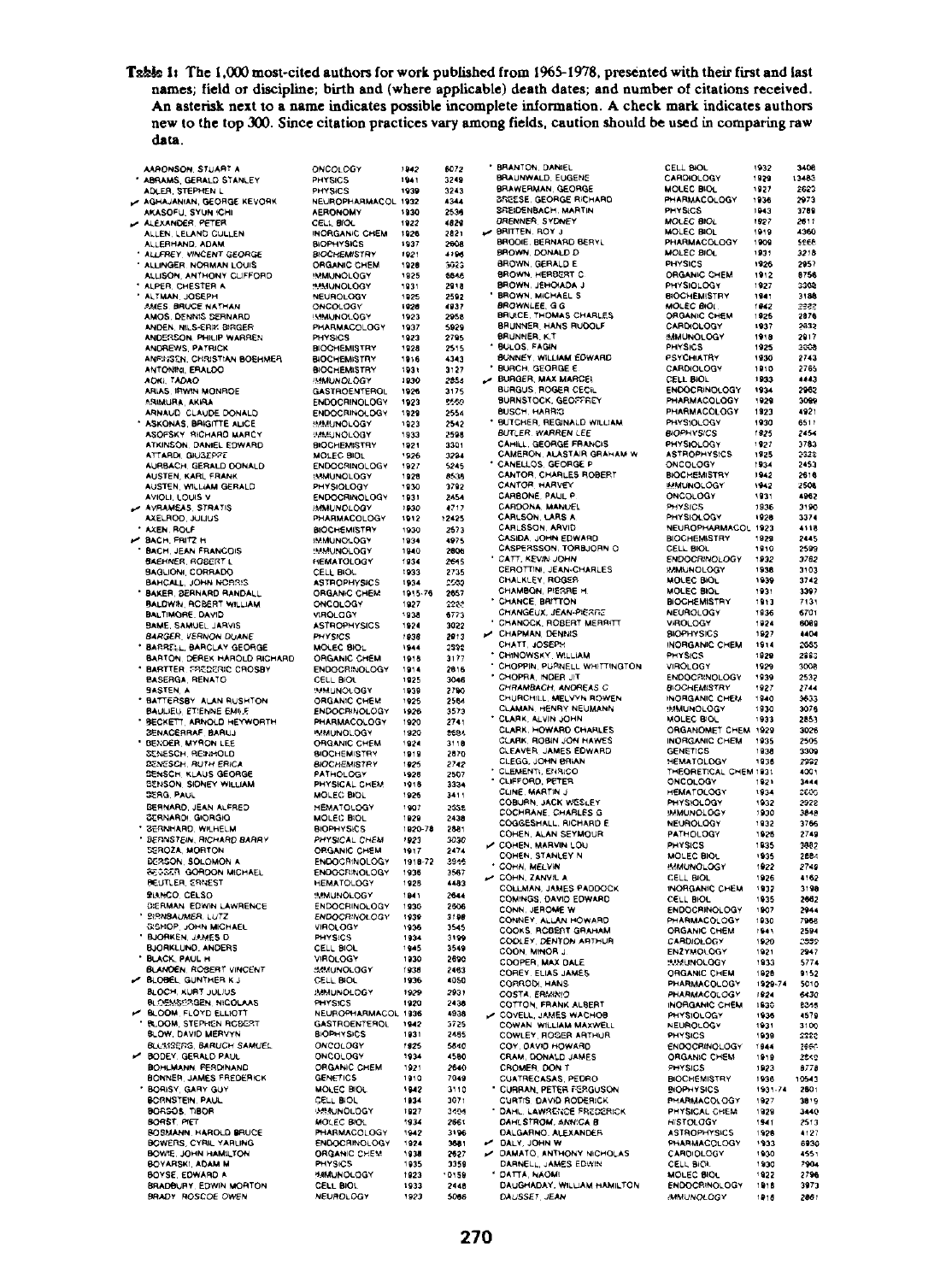DAVID JOHN F DAVIDSON, ERIC HARRIS<br>DAVIDSON, ERNEST ROY **DAVIDOON, NORMAN RALDH** DAVIS JAMES OTHELLO DAVIS JOHN MARCELL DAVIS, JOHN MANUELL<br>DAWSON, R M C<br>DE DUVE, CHRISTIAN RENE DE ROBERTIS, EDUARDO DIEGO P DE VITA, VINCENT T DE VITA, VINCENT T<br>DELUĈA, HECTOR FLOYD<br>DEWAR, MICHAEL JAMES STEUART DLWAR, WICHALL SAMES<br>DIAMOND, JARED MASON DICEFACUST, EGUN<br>DIETSCHY, JOHN MAURICE<br>DIXON, FRANK JAMES DJERASSI, CARL DOLL RICHARD DOLLERY COUN TERENCE DOUGLAS, STEVEN DANIEL DOWLING JOHN ELLIOTT DRAGO, RUSSELL STEPHEN DRAY SHELDON DRELL, SIDNEY DAVID DIGCARET PERMANNA DUESBERG, PETER H DULBECCO, RENATO NICTAN HARRIET DEADCON DUSTAN, HAHHET PEAHSUI EASTMAN, DEAN E FORLMAN, GERALD MALIRICE EDELMAN, GERALD MAY ENGEL WILLIAM KING EPSTEIN, STEPHEN E ERICSSON, JAN LARS-ERIK **ESTARROOK RONALD WINEIELD** EXTON, JOHN H EXLAR FOWIN HAROLD FAHEY. JOHN LESLIE **FAIRBANKS GRANT** FALCK, BENGT OF FARBER FMMANUEL FARQUHAR, MARILYN GIST<br>FARQUHAR, MARILYN GIST FAWCETT, DON WAYNE **EEHSENEELD ERED C** FERSENTELU, FREU C FELDMANN, MARC FELIG PHILIP FELSENFELD, GARY FERGUSON, ELDON EARL FINCH. CLEMENT ALFRED FINLAND, MAXWELL FISHER, BERNARD FISHER DELRERT A FISHER EDWIN RALPH FISHER, MICHAEL FL . IS FISHMAN, WILHAEL ELLIS<br>FISHMAN, WILLIAM HAROLD<br>FLEISHER, SIDNEY FLEISHER, SIDNEY<br>FLORY PAUL JOHN<br>FLYGARE, WILLIS H<br>FOLKERS KARL AUGUST<br>FORSHAM PETER HUGH FOUTS, JAMES RALPH FRANK MICHAEL M FRANKE, WERNER W FREDRICKSON, DONALD SHARP FREL FMH FREIREICH, EMIL **ERIDOVICH IRWA** FRIEDBERG, CARL E FRIEDMAN, ROBERT MORRIS FRYBERGER DAVID FUDENBERG H HUGH FUXE, KJELL G.<br>GALL, JOSEPH GRAFTON GALLO ROBERT C GALLO: HODEHT C.<br>GARATTINI, SILVIO<br>GARITO: ANTHONY FRANK GARTIO ANTHONY PHAN GERGELY, JOHN GERSHON RICHARD K GEWURZ, HENRY<br>GIACCON- RICCARDO GIACOMELLI GIORGIO M GIBBONS, RONALD JOHN GIBLETT ELOISE ROSALIE GIBLET ELUISE HUSALIE

GILLETTE, JAMES ROBERT

**MMUNOLOGY** nar<br>I 4243 MOLEC BIOL  $.011$  $722$ . . . .<br>1936  $5123$  $1000000000$ منمد 4702 PHYSIOLOGY  $2483$ PSYCHIATRY 1933 3462 **BOCHEMISTRY**  $\overline{24}$ ----<br>2477 CELL BIOL  $1917$ 4663  $CE \cup B \cap C$  $\frac{1}{1012}$ 2639 ONCOLOGY  $1915$ 5163 **BOCHEMICTOV**  $1020$  $\sim$ **PHYSICAL CHEM** 8368 1918 PHYSIOLOGY<br>ENDOCRINOLOGY . . . .<br>. . . . ----<br>2845 1920  $7758$ 1932 GASTROFNTEROL -<br>2504 **MMUNOLOGY** 7456 ORGANIC CHEM  $.927$  $7704$ ONCOLOGY 1912 2939 PHARMACOLOGY  $1931$ <br> $1920$  $\frac{3016}{2762}$ MOLEC BIOL **HALLING COL** 3096 1939 PHYSIOLOGY -----<br>2695 1035 INCROANIC CHEM  $.000$  $\frac{1}{2402}$  $rac{1}{2764}$ IMMUNOLOGY 1920 PHYSICS<br>ONCOLOGY 1926  $2748$ <br> $2597$  $.904$ PHYSICAL CHEM 1920<br>1935  $2798$ <br> $2535$ VIROLOGY  $.026$  $\frac{1000}{3071}$ PHYSICS . . . .<br>1938 2965 ONCOLOGY . . . .  $\frac{2900}{2921}$ <br>3136 NORGANIC CHEM 1935 CARDIOLOGY  $.020$  $2000$ **MMUNOLOGY** 930 . . . .<br>3560 **BUVEIOR**  $200$ پسې<br>922  $2644$ **BIOCHEMISTRY** MMLINOLOGY 1929 7975 ORGANIC CHEM 1921  $2981$ NEUROLOGY  $.920$  $\overline{1021}$ CARDIOLOGY 1935  $6243$ **PATHOLOGY**  $1012$ 3055 3592 **BIOCHEMISTRY** 920 BIOCHEMISTRY 1926 4314 ENDOCRINOLOGY  $3143$ <br> $3293$ 933 BOCHEMISTRY 1934 MMUNOLOGY 1924 4283 CELL BIOL san 3210 HISTOLOGY  $1927$  $2721$ PATHOL OGY 1918 2875 CELL BIOL  $1928$  $\frac{1}{26}$ 925 4226 HETOLOGY  $0.017$  $2472$ MMUNOLOGY 1938  $2775$ GEORHYSICS  $1924$ 3682 CARDIOLOGY . . . . .<br>. . . . -----<br>3123 3452<br>3750 PHYSICS  $.012$ 1944 **MMUNOLOGY** ENDOCRINOLOGY 1936 3961 AOLEC BIOL 929 3200 AFRONOMY 1926 3445 NEUROLOGY  $1915$ 2670 HEMATOLOGY 1915 2951 NEWATOLOGY<br>MICROBIOL<br>ORGANOMET CHEM  $-902$  $rac{1}{3252}$  $1918$ 3472 ONCOLOGY  $.918$ 2763 **ENDOCRINOLOGY** 1928 2476 PATHOLOGY  $1923$ 2654 PHYSICS 1931 4604 ONCOLOGY  $\frac{1}{2}$ 2620 MOLEC BIOL 1930 2925 PHYSICAL CHEM  $. 7.7$  $500$  $\frac{2790}{2790}$ 1936 ORGANIC CHEM  $.906$  $2000$  $3449$ ENDOCRINOLOGY  $1915$ PHARMACOLOGY 1929 2504 2504<br>2698<br>3031 MMUNOLOGY 1937 CELL BIOL  $.940$ 926 ...<br>2854 **GENETICS** 1924 9499 MMUNOLOGY 928 3148 ONCOLOGY 1924 3909 ONCOLOGY  $1927$ 4735 **ENZVMOLOGY**  $1920$ 5141 PHYSICS 2964 VIROLOGY 1932 2484  $2845$ FNDOCRINOLOGY 1934 PHYSICS  $1931$ 2851 MMUNOLOGY  $520$ ----<br>9602 CELL BIOL  $1938$ 13319 MOLEC BIOL 2465 1928 CELL BIOL 1937 PHARMACOLOGY 928 5933 **PHYSICS**<br>ORGANIC CHEM 1939 2935 2997<br>4169  $025$ BIOCHEMISTRY 1929 **RIOCHEMISTRY**  $1919$ 2455 MMUNOLOGY 1932 2746 **IMMUNOLOGY**<br>ASTRONOMY 1936 2930  $1931$  $2987$ PHYSICS  $1931$ 2483  $244.7$ MICROBIOL 1932 HEMATOLOGY  $1921$  $7447$ 2558 PHYSIOLOGY 1918 **MMUNOLOGY** 1935 4391 **GENETICS** 1940 2709 PHARMACOLOGY  $1928$ 4807

GILMAN, ALFRED G PHARMACOLOGY GLASHOW SHELDON LEE **PHYSICS** GLOWINSKI J **NELIROPHARMACOL** GOLD PHIL ONCOLOGY GOLDBERG, NELSON D<br>GOLDBERG, NELSON D **PHAPHACOLOGY** PHARMACOLOGY<br>PHYSICS<br>PHARMACOLOGY GOLDSTEIN, AVRAM **BIOCHEMISTRY** GOLDSTEIN, JOSEPH LEONARD **GENETICS** NEUROLOGY GOOD ROBERT ALAN MM INOLOGY GOODMAN, HOWARD MICHAEL MOLEC BIOL COODWIN, CREDERICK KING **PSYCHIATOV** GOODWIN, TREVOR WALWORTH **BIOCHEMISTON** GOODTHE THETON THETONIC **MICROBIOL** GORDEN, PHILLIP ENDOCRINOLOGY GORDON ROY GERALD PHYSICAL CHEM CARDIOLOGY GORLIN RICHARD GORDH, HICHAND<br>GORSKI, JACK<br>GRAHAM, RICHARD CYRIL ENDOCENDI OCH MMUNOLOGY GRAHAM, HICHARD CT.<br>GRANT, DAVID MORRIS PHYSICAL CHEM **INORGANIC CHEM** GRALL FRANT P. **MARIANO ORY** GREEN, DAVID EZRA **BIOPHYSICS** GREEN, HOWARD ceu por GREEN, IRA **MMUNOLOGY** GREEN, MAURICE<br>GREEN, MAURICE<br>GREEN, MICHAEL **MOLEC BIOL INORGANIC CHEM** GREENGARD PAUL CELL BIOL GREINER, WALTER A PHYSICS PATHOLOGY CDEV HOWARD M GRODSKY, GEROLD MORTON<br>GRODSKY, GEROLD MORTON ENDOCRINOLOGY **MOLEC BIOL** GROSS, DAVID JONATHAN **BUVEICE BIOCHEMISTRY** GROSS IFROME GROSSMAN, MORTON IRVIN PHYSIOLOGY GROVER PHILIP ONCOLOGY GRUVEN, FINGE L.<br>GRUMBACH, MELVIN MALCOLM ENDOCRINOLOGY GUGGENHEIM HOWARD J NORGANIC CHEM GUILLEMIN, ROGER ENDOCRINOLOGY GLOCKY HEBBCOT **ASTRONOMY** HABER, EDGAR MMUNOLOGY HAGEMAN RICHARD HARRY PLANT SCIENCES HAKANSON, ROLF<br>HAKANSON, ROLF PHARMACOLOGY HALPERN, JACK NORGANIC CHEM HAMBERS MATS **BIOCHEMISTRY** HAMBERG, MATS<br>HAMILTON, WALTER CLARK<br>HAMMOND, GEORGE SIMMS PHYSICAL CHEM ORGANIC CHEM HANSCH, CORWIN H ORGANIC CHEM PHYSICS HANSEN OLF HANSON, GAIL G<br>HANSON, GAIL G **DUVCICE** PHYSICS HARDMAN, JOEL GRIFFETH PHARMACOLOGY HARRIS HARRY GENETICS CELL BIOL<br>CARDIOLOGY HARRIS, HENRY HARRISON, DONALD HARTLEY, BRIAN SELBY **MOLEC BIOL** VIROLOGY ORGANOMET CHEM HASZELDINE ROBERT NEVILLE INORGANIC CHEM HAWTHORNE, MARION FREDERICK HAYAISHI OSAMII CELL BIOL<br>CELL BIOL<br>PHYSICAL CHEM HAYFLICK, LEONARD HAYON, ELIE HEEGER ALAN J **DUVEIES** THEORETICAL CHE HEIDELBERGER CHARLES ONCOLOGY HEILBRONNER, EDGAR ORGANIC CHEM HELEANT RICHARD H CARDIOLOGY HELINSKI, DONALD RAYMOND **GENETICS** HELLMAN LEON ONCOLOGY HELLMAN, LEON<br>HELLSTROM, INGEGERD E<br>HELLSTROM, KARL ERIK MMUNOLOGY MM INOLOGY HELLSTROM, KARL ERIK<br>HENDERSON, EDWARD S ONCOLOGY BIOCHEMISTRY HENLE, GERTRUDE VIROLOGY HENLE, WERNER VIROLOGY MMUNOLOGY HERRERMAN, RONALD B **ONCOLOGY** HERBERT, VICTOR DANIEL **HEMATOLOGY MMUNOLOGY** HERSH, EVAN MANUEL **IMMUNOLOGY** HERZENBERG LEONARD ARTHUR **MMINOLOGY** HILL, ROBERT LEE **BIOCHEMISTRY** HILL HODERT LEE<br>HILLEMAN, MAURICE RALPH<br>HIRSCH, JAMES GERALD VIROLOGY CELL BIOL HIRSCHHORN KURT **GENETICS** HOBBS, JOHN RAYMOND **PATHOLOGY** HOFFRRAND, ALLAN VICTOR **HEMATOLOGY** CARDIOLOGY HOFFMAN, BRIAN F HOFFMANN ROALD INORGANIC CHEM HOFMANN, ALAN GASTROENTEROL **HOLLADEN LENOL** HOLDOROW, ERIC JOHN MM INOLOGY ONCOLOGY HOLM, OLOF GORAN HEMATOLOGY HOLM, RICHARD HADLEY NORGANIC CHEM HOLTZER HOWARD CELL BIOL HONG, RICHARD MMUNOLOGY HORECKER, BERNARD LEONARD **BIOCHEMISTRY** HOUSE, HERBERT O GANIC CHEM GENETICS HUBEL, DAVID HUNTER **HYSIOLOGY** HUEBNER, ROBERT JOSEPH ONCOLOGY ORGANIC CHEM HUISMAN TITUS HENDRIK JAN

ran spét  $\frac{1}{1000}$ ----<br>35.30  $...$  $5000$ ەدە :<br>1936 -----<br>3958  $\overline{\cdots}$  $-261$  $\dddot{p}$ . . . .  $752$ , 929 ----<br>3201 taan.  $7000$  $\sum_{k=1}^{\infty}$ .....<br>25.77  $1922$  $17679$ . . . .<br>1938 2629  $1026$  $7701$  $1916$ -----<br>2543<br>3460 1934 -934 2503 . aan 3067<br>5894 - - - $.$ **SOON** . . . . 3322 1931 4248 -2<br>-<br>3657<br>-1935  $1041$ 1910  $\sum_{n=1}^{\infty}$ 1025 4993 . . . .<br>. . . . 4329 1926 3554 2620<br>8033 1934 1925  $1935$ 3299 1932  $-45$  $1927$ <br> $1925$  $\frac{1}{2751}$  $^{+10}_{-20}$ . . . . ---. . . .<br>1917 2546 1919 8693 1033 .....<br>3150 . . . .<br>2867 925  $1923$  $2673$ 924 -----<br>5844 laan 2268  $0.000$ -----<br>1260  $\frac{3000}{2007}$  $1017$  $\cdots$  $\frac{1}{2}$  $3132$ 1931  $1925$ -<br>2872 1944 4915 1931-73 3815 1921 2850  $\ldots$  $\frac{1}{2}$ 1934  $7.70$ دقق 3343 - 940 2492  $1933$  $2073$ 3729 919 1925 2661 . . . . 6 1926 3206 مضم ----<br>1208 26.64 925 1928  $72.8$  $3437$ 1920 2824<br>2824  $, 0.00$ 1932  $1935$  $\overline{u}$  $1945$ 4856 neor 4214 1921 1937 2484 1933 -<br>3036 1921  $3112$  $522$ eson  $6145$ 1934 , . . . 2609 1933 2605  $6816$  $1912$ 1910 6223 1941<br>1940  $7722$ 5027 , . . .  $17.6$ 1927-7 1524 1935 4354 1931 3569 926 29 I S 1919 3447 1922  $2803$ 3070 926 1929 2708 2026 1935  $1025$  $2000$  $7340$ 1937 . . . .<br>. . . .  $-0.007$ -----<br>3268  $3314$ 1918 i 925  $3743$ 1930 3207 , 934 2954<br>3069 1922 1929 2861 1914 3190 929 .<br>2014 1917 2820 1926 3764 75.30 1914 .<br>5007  $3082$ **BIOCHEMISTRY** 1923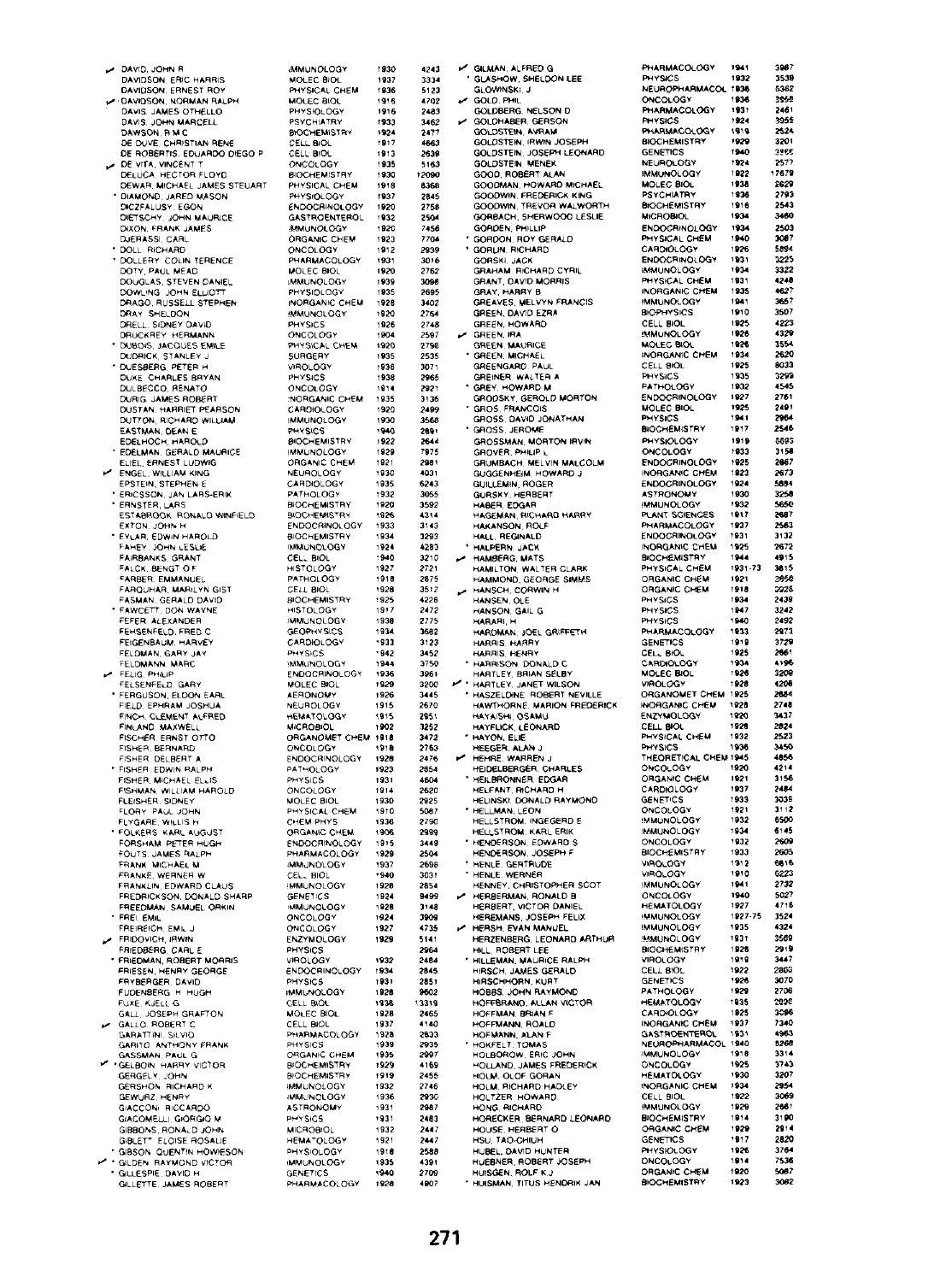HURWITZ, JERARD **SEN ICKO** SER LANES ARTHUR INBAH, MICHAEL<br>INGBAR, SIDNEY HAROLD<br>INGOLO KEITH L. **ISHIZAKA, KIMISHIGE<br>ISHIZAKA, KIMISHIGE** SPILANA, LUTONO<br>ISSELBACHER, KURT JULIUS *INANKOVIC, S* **INFORMATION** ITEMBER LEBER<br>IZAWA SEIKIEHA JACKIW ROMAN WLADIMS JACKSON, RICHARD LEE JACOR FRANCOIS JACCO PHANCOID<br>JAMES, THOMAS NAUM JEAN-MARIE, BERNARD<br>JENCKS, WILLIAM PLATT<br>JERINA, DONALD M<br>JOHNSON, BRIAN F G JOHNSON, GEORGE S JOHNSON, LEONARD ROY<br>JOHNSTON, GRAHAM ALLEN<br>JOKLIK, WOLFGANG KARL<br>JONDAL, MIKAEL B<br>JONES, EDWARD GEORGE JONSSON GOSTA LARS JOHTNER, JOSHUA<br>JOUVET, MICHEL<br>KABACK, HOWARD RONALD<br>KABAT, ELVIN ABRAHAM<br>KADYK, JOHN AMOS<br>KAKKAR, V V KAMETANI, TETSUJI KANNEL, WILLIAM B KAPLAN NATHAN ORAM KAPLAN, NATHAN U<br>KAPLAN, SELNA L KARLE, ISABELLA LUGOSKI KARNOVSKY, MORRIS JOHN KARPLUS, MARTIN KASTIN ABBA J KATCHALSKI-KATZIR, EPHRAIM KATO, RYUICHI **KATZ BERNARD** KATZ DAVID H KAUFMAN, SEYMOUR KEARNS, DAVID R **KEANNS, DAVID H<br>KELLEY, WILLIAM NIMMONS**<br>KHORANA, HAR GOBINO KING BORRDT BBLICE KIPNIS, DAVID MORRIS KIRBY WILLIAM M.M. KIHBY, WILLIAM M.M.<br>KIVIRIKKO, KARILIKKA<br>KLEBANOFF, SEYMOUR JOSEPH<br>KLEEMAN, CHARLES RICHARD<br>KLEIN, EVA KLEIN, GEORGE KLINGENZERG, MARTIN ERNST<br>KLINGENZERG, MARTIN ERNST KNOBIL, ERNST KOCHI JAY KAZUQ KODICEK EGON HYNEK KODICER, EGON FITH<br>KOPIN (RWIN J KORN EDWARD DAVID KORNBERG, ARTHUR<br>KOSHLAND, DAMEL EDWARD<br>KREBS, EDWIN GERHARD<br>KREBS, HANS ADOLF<br>KRISHNA, GOPAL AIYER KRNJEVIC, KRESIMP KUHAR, MICHAEL JOSEPH KUNKEL, HENRY GEORGE<br>KUNTZMAN, RONALD GROVER<br>KUO, JYH-FA<br>KUPCHAN, S. MORRIC<br>KURLAND, C. G.<br>LACY, PAUL ESTON  $\overline{a}$ LAEMAU, UK LANDON, J. LANDS, WILLIAM EDWARD M LAPPERT, MICHAEL PART<br>LARAGH, JOHN HENRY<br>LARDY, HENRY ARNOLD LARSEN, RUDOLF REINHOLD LAU, SUN HING LEBLOND, CHARLES PHILIPPE LEDER PHILIP LEDERER, EDGAR LEE, SENJAMIN W<br>LEE, TSUNG-DAO<br>LEES ROBERT SPENCER LEFKOWITZ, ROBERT JOSEPH LENN JEAN-MARIE LEHNINGER, ALBERT LESTER LEONARD, NELSON JORDAN

| MOLEC BIOL<br>ASTROPHYSICS                                           | 1928         | 3297<br>2469                      |
|----------------------------------------------------------------------|--------------|-----------------------------------|
| NORGANIC<br><b>CHEM</b>                                              | 1931<br>.930 | 7575                              |
| CELL BIOL<br>ENDOCRINOLOGY                                           | 1939         | 2577                              |
|                                                                      | 1925<br>1929 | 2977                              |
| ORGANIC CHEM<br><b>MMUNOLOGY</b>                                     | '925         | 2619<br>5102                      |
| MMUNOLOGY                                                            | 1926         | 3508                              |
| GASTROENTEROL                                                        | 1925         | 4771                              |
| ONCOLOGY<br>PHARMACOLOGY                                             | ۱93۱<br>1937 | 2485<br>839'                      |
| PLANT SCIENCES                                                       | 1926         | 2454                              |
| PHYSICS                                                              | 1939         | 2932                              |
| HOCHEMISTRY<br>MOLEC BIOL                                            | 1939         | 2784                              |
| CARDIOLOGY                                                           | 1920<br>1925 | 3603<br>2539                      |
| PHYSICS                                                              | 1940         | 2445                              |
| ORGANIC CHEM<br>ORGANIC CHEM                                         | 1927         | 3527                              |
| MMUNOLOGY                                                            | 1940<br>1938 | 5033<br>3955                      |
| ORGANIC CHEI                                                         | 1938         | 3045                              |
| <b>BIOCHEMISTRY</b>                                                  | 1943         | 557                               |
| PHYSIOLOGY                                                           | 1942<br>1939 | 2760                              |
| PHARMACOLOGY<br><b>VIROLOGY</b>                                      | 1926         | 3555<br>3084                      |
| NHULOGY<br>NEUROBIOLOGY<br>HISTOLOGY<br>HISTOLOGY                    | 1943         | .<br>3533                         |
|                                                                      | 1939         | 2523                              |
|                                                                      | 1941<br>1933 | 3290                              |
| NSTULUS<br>PHYSICS<br>PHYSIOLOGY<br>MOLEC BIOL<br>MMUNOLOGY          | 1925         | 5449<br>3.37                      |
|                                                                      | 1936         | 3333                              |
|                                                                      | 1914         | 3020                              |
| PHYSICS<br>CARDIOLOGY                                                | 1929<br>1937 | 3400<br>2554                      |
| PHARMACOLOGY                                                         | 1917         | 3741                              |
| CARDIOLOGY                                                           | 1923         | 2518                              |
| ONCOLOGY                                                             | 918 •        | 5825                              |
| ENZYMOLOGY<br>ENDOCRINOLOGY                                          | 1917<br>1927 | 4230<br>2699                      |
| PHARMACOLOGY                                                         | 1926         | 2613                              |
| BIOPHYSICS<br>GELL BIOL                                              | 1921         | 2872                              |
|                                                                      | 1926         | 11427                             |
| PHYSICAL CHEM<br>ENDOCRINOLOGY                                       | 1930<br>1934 | 3777<br>5460                      |
| <b>BIOPHYSICS</b>                                                    | 1916         | 2613                              |
| PHARMACOLOG<br>ORGANIC CHEM                                          | 1930         | 2506                              |
|                                                                      | 1928         | 4385                              |
| BIOPHYSICS                                                           | 1911<br>1943 | 3049<br>3544                      |
| SIGHTHONG                                                            | 1924         | 2620                              |
|                                                                      | 1935         | 3695                              |
| ORGANIC CHE                                                          | 1939         | 3528                              |
|                                                                      | 1922<br>1938 | 4409<br>4467                      |
| ORGANOMET CHEM                                                       | 1927         | 5676                              |
| <b>MELL BOWL<br/>BIOCHEMISTRY</b><br>BIOCHEMISTRY<br>BIOLOGY         | 1914         | 2558                              |
|                                                                      | 1937<br>1927 | 2501<br>2476                      |
| PHYSIOLOGY                                                           | 1923         | 2552                              |
| MMUNOLOGY                                                            | 1925         | 3910                              |
| <b>MMUNOLOGY</b>                                                     | 1925         | 10347                             |
| GENETICS                                                             | 1936<br>1928 | 3677<br>2548                      |
| <b>BIOPHYSICS</b><br>MOLEC BIOL                                      | 1926         | 330R                              |
| ENDOCRINOLOGY                                                        | 1926         | 2887                              |
| PHARMACOLOGY<br>ORGANOMET CH                                         | 1927         | 3764<br>4084                      |
| tEM<br><b>BIOCHEMISTRY</b>                                           | 1928<br>1908 | 2623                              |
| PHARMACOLOGY<br>MICROBIOL                                            | 1929         | 6646                              |
|                                                                      | 1916         | 4229                              |
| <b>CELL BIOL<br/>MOLEC BIOL</b>                                      | 1928<br>1918 | 2480<br>5275                      |
|                                                                      | 1920         | 5206                              |
| …uuuu biul<br>BIOCHEMISTRY<br>BIOCHEMISTRY                           | 1918         | 4578                              |
| BIOCHEMISTRY                                                         | 1900         | 4670                              |
| PHARMACO<br><b>LOGY</b><br>PHYSIOLOGY                                | 1934<br>1927 | 3050<br>2821                      |
| VIROLOGY                                                             | 1911         | 29 1 1                            |
| NEUROPHARMACOL                                                       | 194<br>â     | 2550                              |
| PHARMACOLOGY                                                         | 1916<br>1933 | 9134<br>3691                      |
| ٥ü                                                                   | 1933         | 3846                              |
| PHARMACOLOG<br>DRGANIC CHEM<br>MOLEC BIOL<br>PATHOLOGY<br>MOLEC BIOL | 1922-76      | 2997                              |
|                                                                      | 1936<br>1924 | 2548                              |
|                                                                      | 1940         | 2703<br>5148                      |
|                                                                      | 1931         | 2712                              |
| HOLLO BOL<br>PATHOLOGY<br>BIOCHEMISTRY<br>ORGANOMET CHEM             | 1930         | 2441                              |
|                                                                      | 1926         | 3321                              |
| CARDIOLOGY<br>BIOCHEMISTE<br>X<br>5<br>۹                             | 1924<br>1917 | 5681<br>5064                      |
| PHYSICS                                                              | 1929         | 3111                              |
| PHYSIOLOGY                                                           | 1926         | 2995                              |
| CARDIOLOGY<br><b>MMUNOL</b><br>OG)                                   | 1926         | 2943                              |
| <b>HISTOLOGY</b>                                                     | 1906<br>1910 | 4283<br>4024                      |
| MOLEC BIOL                                                           | 1934         | 1980                              |
| <b>MMUNOLOGY</b>                                                     | 1906         | 2670                              |
| PHYSICS                                                              | 1935-77      | 3529                              |
| PHYSICS<br>CARDIOLOGY                                                | 1926<br>1934 | 1068<br>$\ddot{\phantom{0}}$<br>6 |
| PHARMACOLOGY                                                         | 1943         | 2991                              |
| MOLEC BIOL                                                           | 1910         | 3780                              |
| <b>PHYSICAL CHEM</b>                                                 |              | 2568                              |
|                                                                      | 1939         |                                   |
| <b>BIOCHEMISTRY</b><br>BIOCHEMISTRY                                  | 1917<br>1916 | 3447<br>3080                      |

| LEVER, ANTHONY F                                                                    | PHYSIOLOGY                             | 1929             |
|-------------------------------------------------------------------------------------|----------------------------------------|------------------|
| LEVIN, WAYNE M                                                                      | PHARMACOLOGY                           | 1940             |
| LEVINE, LAWRENCE<br>LEVINE, RAPHAEL DAVID                                           | IMMUNOLOGY                             | 1924             |
|                                                                                     | PHYSICS                                | 1936             |
| LEVY, GERHARD<br>LEVY, ROBERT I                                                     | PHARMACOLOGY                           | 1928             |
|                                                                                     | CARDIOLOGY                             | 1937             |
| LEWIS, JACK<br><b>U. CHOH HAO</b>                                                   | INORGANIC CHEM<br>PHARMACOLOGY         | 1928<br>1913     |
|                                                                                     | MAUNOLOGY                              | 1934             |
| JOHTENSTEIN, LAWRENCE M.                                                            | <b>ENDOCRINOLOGY</b>                   | 1921             |
| <b>UEBER, CHARLES SAUL</b>                                                          | <b>PATHOLOGY</b>                       | 193 <sub>2</sub> |
| LINNANE, ANTHONY W                                                                  | <b>BIOCHEMISTRY</b>                    | 1930             |
| LIPMANN, FRITZ A                                                                    | <b>MICROBIOL</b>                       | 1899             |
| <b>LIPSCOMB. WILLIAM NUNN</b>                                                       | PHYSICAL CHEM                          | 1919             |
| LIPSETT MORTIMER BROADWIN                                                           | <b>ENDOCRINOLOGY</b>                   | 1921             |
| LODISH, HARVEY FRANKLIN                                                             | <b>CELL BIOL</b>                       | 1941             |
| LOENING, ULRICH EDUARD                                                              | MOLEC BIOL                             | 1931             |
| LONDON, WILLIAM THOMAS                                                              | ONCOLOGY                               | 1932             |
| LOWN BERNARD                                                                        | CARDIOLOGY                             | 192.             |
| LOWRY, OLIVER HOWE                                                                  | <b>BIOCHEMISTRY</b>                    | 1910             |
| LU, ANTHONY Y H<br>LUDERITZ, OTTO                                                   | PHARMACOLOGY                           | 1937             |
|                                                                                     | <b>MICROBIOL</b><br>ENDOCRINOLOGY      | 1920<br>1914     |
| LUFT ROLF<br>LUTH VERA                                                              | PHYSICS                                | 1943             |
| LYNCH, HARVEY LEE                                                                   | PHYSICS                                | 1939             |
| MACKANESS, GEORGE BELLAMY                                                           | IMMUNOLOGY                             | 1922             |
| MACKAY, IAN REAY                                                                    | <b>MMUNOLOGY</b>                       | 1922             |
| MACKLEM, PETER TIFFANY                                                              | PHYSIOLOGY                             | 193.             |
| MAHLER, HENRY RALPH                                                                 | <b>CELL BIOL</b>                       | 192.             |
| MAIZEL, JACOB V                                                                     | MOLEC BIOL                             | 1934             |
| MALAISSE-LAGAE FRANCINE                                                             | ENDOCRINOLOGY                          | 1936             |
| MALAISSE, WILLY JEAN                                                                | ENDOCRINOLOGY                          | 1936             |
| MANDEL, PAUL                                                                        | CELL BIOL                              | 1908             |
| MANN, JOSEPH BIRD<br>MARCHALONIS, JOHN JACOB                                        | PHYSICS<br><b>IMMUNOLOGY</b>           | 1923<br>1940     |
| MARCHESI, VINCENT *                                                                 | PATHOLOGY                              | 1935             |
| MARCUS, RUDOLPH ARTHUR                                                              | PHYSICAL CHEM                          | .923             |
| <b>MAROKO, PETER RICHARD</b>                                                        | CARDIOLOGY                             | .936             |
| MARTIN, GEORGE REILLY                                                               | <b>PHARMACOLOGY</b>                    | 1933             |
| MASON, DEAN TOWLE                                                                   | CARDIOLOGY                             | 1932             |
| MASON RONALD                                                                        | <b>INORGANIC CHEM</b>                  | 1930             |
| MASSEY, VINCENT                                                                     | ENZYMOLOGY                             | 1926             |
|                                                                                     | PHYSIOLOGY                             | 1930             |
| MATHE GEORGES                                                                       | CELL BIOL                              | 1922             |
| * MAYER, JAMES WALTER                                                               | PHYSICS                                | 1930             |
| <b>MCCULLOCH, ERNEST A</b>                                                          | CELL BIOL                              | 1926             |
| MCCANN, SAMUEL MCDONALD                                                             | ENDOCRINOLOGY                          | 1925             |
| <b>MCCARTHY BRIAN JOHN</b>                                                          | MICROBIOL                              | 1934             |
| MCCONNELL, HARDEN MARSDEN.<br><b>MCDEVITT</b>                                       | <b>BIOPHYSICS</b><br><b>IMMUNOLOGY</b> | 1927<br>1930     |
| MCDEVITT HUGH O<br>MCELROY, MICHAEL BRENDAN                                         | INORGANIC CHEM                         | 1939             |
|                                                                                     | <b>GASTROENTEROL</b>                   | 1931             |
| MCGUIGAN, JAMES E<br>MCKUSICK VICTOR A                                              | CENETICS                               | 1821             |
| MCLAFFERTY, FRED WARREN                                                             | ORGANIC CHEM                           | 1923             |
| <b>MEANS ANTHONY R</b>                                                              | <b>CELL BIOL</b>                       | 1941             |
| MEISTER, ALTON                                                                      | <b>BIOCHEMISTRY</b>                    | 1922             |
| MEITES, JOSEPH                                                                      | <b>ENDOCRINOLOGY</b>                   | 1913             |
| MELMON. KENNETH LLOYD                                                               | CELL BIOL                              | 1934             |
| MELNICK JOSEPH LOUIS<br>MERGENHAGEN, STEPHEN EDWARD                                 | <b>VIROLDGY</b><br><b>IMMUNOLOGY</b>   | 1914<br>1930     |
| MERIGAN, THOMAS CHARLES                                                             | <b>VIROLOGY</b>                        | 1934             |
|                                                                                     | <b>MMUNOLOGY</b>                       | 1917             |
| MERRILL, JOHN PUTNAM                                                                | <b>HEMATOLOGY</b>                      | 1929             |
| <b>WICHAEL, ALFRED FREDERICK</b>                                                    | NEPHROLOGY                             | 1928             |
| MICKEY, MAX RAY                                                                     | <b>IMMUNOLOGY</b>                      | 1923             |
| MIDGLEY, A REES                                                                     | ENDOCFINOLOGY                          | 1933             |
| MIGEON, CLAUDE JEAN                                                                 | ENDOCRINOLOGY                          | 1923             |
| MILEDI, RICARDO                                                                     | <b>BIOPHYSICS</b>                      | 1927             |
| MILIC-EMILI, JOSEPH                                                                 | PHYSIOLOGY                             | 1931             |
| MILLER, EDWARD JOSEPH                                                               | <b>BIOCHEMISTRY</b>                    | 1935             |
| MILLER, ELIZABETH CAVERT                                                            | ONCOLOGY                               | 1920             |
| MILLER, JACQUES FRANCIS ALBERT<br>MILLER, JAMES ALEXANDER<br>MILLER, WILLIAM HUGHES | <b>WAILNOLOGY</b><br>ONCOLOGY          | 193'<br>19.5     |
|                                                                                     | PHYSICS                                | 1941             |
| MILSTEIN, CESAR                                                                     | MMUNOLOGY                              | 1927             |
| MIRSKY, ALFRED EZRA                                                                 | CELL BIOL                              | 1900-74          |
| MISLOW, KURT MARTIN                                                                 | <b>ORGANIC CHEM</b>                    | 1923             |
| MITCHELL, PETER DENNIS                                                              | <b>BIOCHEMISTRY</b>                    | 1920             |
| <b>MOLLER, GORAN</b>                                                                | <b>MMUNOLOGY</b>                       | 1936             |
| <b>MONCADA, S</b>                                                                   | <b>PHARMACOLOGY</b>                    | 1944             |
| MONOD, JACQUES LUCIEN                                                               | MOLEC BIOL                             | 1910-76          |
| MOORE. GEORGE EUGENS                                                                | PHYSICS<br>ONCOLOGY                    | 1939<br>1920     |
| MOREHOUSE, CHARLES CONOVER                                                          | PHYSICS                                | 1942             |
| MORINO, YONEZO                                                                      | PHYSICAL CHEM                          | 1908             |
| MORRE, D. JAMES                                                                     | PLANT SCIENCES                         | 1935             |
| MORRIS, HAROLD PAUL                                                                 | <b>ONCOLOGY</b>                        | 1900             |
| MORROW ANDREW GLENN                                                                 | CARDIOLOGY                             | 1922             |
| MORTON, DONALD CHARLES                                                              | <b>ASTROPHYSICS</b>                    | 1933             |
| MORTON.<br>DOMALD LEE                                                               | <b>ONCOLDGY</b>                        | 1934             |
| MOTT, NEVILL FRANCIS                                                                | PHYSICS                                | 1905             |
| MUETTERTIES, EARL LEONARD                                                           | NORGANIC CHEM                          | 1927             |
| MULLER-EBERHARD HANS J                                                              | <b>MAUNOLOGY</b>                       | 1927             |
| <b>MULLER, ACHIM</b>                                                                | PHYSICS                                | 1938             |
| MUNRO. HAMISH NISBET                                                                | <b>BIOCHEMISTRY</b>                    | 1915             |
| MURPHY, BEVERLY ELAINE P<br>MURPHY, DENNIS LUKE                                     | <b>ENDOCRINOLOGY</b>                   | 1929             |
| MUSTARD. JAMES FRASER                                                               | NEUROPHARMACOL 1929                    | ,921             |
|                                                                                     | PATHOLOGY<br>VIROLDGY                  | 1930             |
| NAHMIAS, ANDRE JOSEPH<br>NAJARIAN, JOHN SARKIS                                      | <b>MMUNOLOGY</b>                       | 1927             |
| <b>NAKANISHI, KOJI</b>                                                              | ORGANIC CHEM                           | 1925             |
| NATHAN, DAVID GORDON                                                                | <b>HEMATOLOGY</b>                      | 1929             |
| NATHANS, DANIEL                                                                     | <b>MICROBIOL</b>                       | 1928             |
| <b>NATVIG, JACOB BIRGER<br/>NEBERT, DANIEL WALTER</b>                               | <b>IMMUNOLOGY</b>                      | 1934             |
|                                                                                     | <b>GENETICS</b>                        | 1940             |
| <b>NEEF</b><br>NORTON HEBRERT                                                       | PHARMACO, OGY                          | 1935             |

 $3392$ 

 $1600$ 

 $1223$ 2676

دی.ں<br>4266

 $0.784$ 

 $5141$ 

iin

 $3955$ 

4743

 $1200$ 

 $7916$ 

 $5.73$ 

 $4420$ 

 $3512$ <br> $3517$ 

 $3626$ <br> $2878$ 

**DADA** 2570

 $7578$ 

2980

 $2472$ 

3084

 $\frac{1}{2}$ 

- . . . .<br>3078

inan

 $\frac{1}{3247}$ 

 $75.28$ 

-----<br>5596

3606

 $2957$ 

aas.

2528

2733

 $7500$  $2525$ 

 $3102$ 

 $2551$ 

5200

 $3750$ 

 $322$ 

2965

1951

2576

 $3.683$ 5528

1943

5697

 $4366$ 

2736

 $550$ 

 $\frac{1}{2716}$ 

 $3018$ 

 $2555$ <br>369:

 $5231$  $3427$ 

....  $3188$ 

1544 5229

5099  $\frac{1}{301}$ 

 $3127$ 5874

3274

5059

2419

 $3140$ 

 $rac{1}{2}$ 

 $5562$ 

5007

2860 3130 2458

3202  $3537$ 

5315  $2507$ 

2973  $2719$ 

 $\frac{1}{1009}$ 2944

 $\frac{277}{2772}$ 

**TORS** 

 $4759$ 

a i sol  $2701$ 

 $4214$ 

 $3128$ 

3789<br>7579

3508<br>4299

 $2565$ 

 $2624$ 

5442

 $3,98$ 

3446

2593

 $\frac{1}{2269}$ <br>2781

2726<br>3226

2590

2443

 $1935$ <br> $1933$ 

PHARMACOLOGY

**PHYSICS** 

NESS NORMAN FREDERICK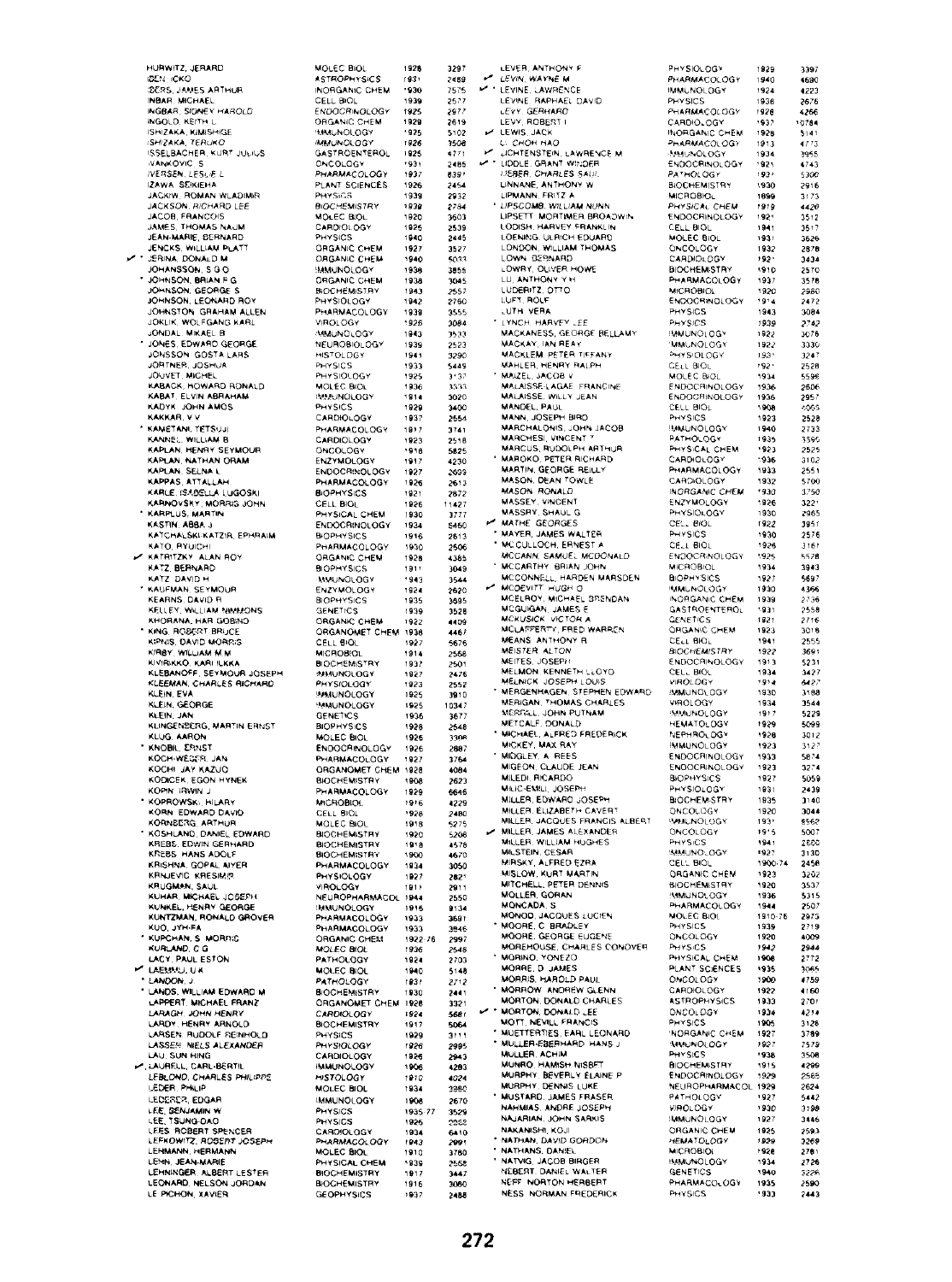NETA PEDATSUR NEVILLE, DAVID MICHAEL NICOLSON, GARTH LAMB NILSSON, INGA MARIE NIRENBERG, MARSHALL WARREN NISHIMURA, SUSUMU NISWENDER GORDON DEAN NOMURA, MASAYASU NORMAN ANTHONY WESTCOTT NORTHCOTE, DONALD HENRY **NOSSAL, GUSTAV JN** NOVIKOFF, ALEX BENJAMIN NOZAKI HITOSI NUSSENZWEIG, VICTOR O'BRIEN, JOHN S O'MALLEY, BERT W OCHOA SEVERO ODELL, WILLIAM DOUGLAS OKE, JOHN BEVERLEY OLAH, GEORGE ANDREW OLD, LLOYD JOHN OLSON, LARS O OPPENHEIM, JOOST J ORCI, LELIO ORLOFF, JACK ORRENIUS, STEN G OSBORN, JOHN ANTHONY OSKI, FRANK A OSTRIKER, JEREMIAH P OVCHINNIKOV, YU A OWEN, CHARLES ARCHIBALD OWMAN, CHRISTER SVEN OLLE PACKER, LESTER PACKHAM, MARIAN AITCHISON PAGE, IRVINE HEINLY PALADE, GEORGE E.<br>PALKOVITS, MIKLOS PAPHADJOPOULOS, DEMETRIOS P PAQUETTE, LEO ARMANO PARDEE, ARTHUR BECK PARK, CHARLES RAWLINSON PARKER, CHARLES WARD PARKS, W.P. PARMLEY, WILLIAM W PASTAN, IRA HARRY PATERSON JAMES MCEWAN PAUL, JOHN PAUL, WILLIAM ERWIN PEARSE, ANTHONY GUY EVERSON PENMAN, SHELDON<br>PERL, MARTIN LOUIS PERLMANN, PETER<br>PERLMANN, PETER<br>PERRY, ROBERT PALESE ے PERUTZ, MAX FERDINAND PETERLIN, ANTON PHILIPSON LENNART PHILLIPS, DAVID CHILTON PHILLIPS, JAMES CHARLES HILLIPS, R.J FORLIFS, HU<br>PHILLIPS, ROBERT ALLAN<br>PIEZ, KARL ANTON<br>PITOT, HENRY C PITT RERTRAM PLETSCHER, ALFRED POLAK, JULIA MARGARET<br>POLANYI, JOHN CHARLES POPLE. JOHN ANTHONY POPPER, HANS POBATH JERKER OLDE PORTE, DANIEL PORTER, JOHN CHARLES<br>PORTER, JOHN WILLARD<br>PORTER, KEITH ROBERTS PORTER, KENDRICK ARTHUR POSTE, GEORGE HENRY POTTER, MICHAEL POTTER, VAN RENSSELAER POTTS. JOHN THOMAS POWELL, THOMAS PHILIP STROUD RESSMAN, BERTON CHARLES PRESSMAN, DAVID PREUSSMANN, R<br>PRINCE, ALFRED M PROCKOP, DARWIN J PURCELL, ROBERT HARRY OUIE, PAUL GERHARDT RABINOWITZ, MURRAY **RACKER FERAIM RAFF, MARTIN C** ے RAISZ, LAWRENCE GIDEON RAMIREZ, FAUSTO RAPP, FRED RAPP, HERBERT JOSEPH **RASMUSSEN, HOWARD RAWLS, WILLIAM EDGAR**<br>RAZIN, SHMUEL BECTOR FLOYD CUNTON REDDING, TOMMIE W REEDER, DON DAVID<br>REESE, THOMAS SARGENT REICH, EDWARD

REISFELD, RALPH ALFRED

ORGANIC CHEM 1938 2460 MOLEC BIOL 1934 3821 CELL BIOL 1943 6047 HEMATOLOGY 1923  $2914$ CENETICS  $1027$  $7014$ MOLEC BIOL 1931 2638 **ENDOCRINOLOGY** 1940 1749 MOLEC BIOL . . . .<br>1927  $5174$ **BIOCHEMISTRY** 1938 3432 CELL BIOL 2945 1921 **MMUNOLOGY** 1931 3409 PATHOLOGY  $1913$ 2753 ORGANIC CHEM 1922<br>1928 2680  $3957$ MMUNOLOGY **GENETICS**  $1034$ 3725 ENDOCRINOLOGY 1936<br>1905 6044 **BIOCHEMISTRY** 2462 PHYSIOLOGY 1929 4523 **GENETICS** 1928 2702 ASTRONOMY 1928 2437 ORGANIC CHEM 1927 7910 ONCOLOGY 1933 NEUROBIOLOGY 1942 2597 MMUNOLOGY 1934 3631 **HISTOLOGY** 1937 3600 **PHYSIOLOGY**  $1821$ 2531 PHARMACOLOGY 1937 2481 INORGANIC CHEM 1939  $2557$ CELL BIOL 1940 10376 HEMATOLOGY<br>ASTROPHYSICS 1932  $2816$ 2459 1937 **BIOCHEMISTRY** 1934 2458 **HEMATOLOGY** 1915 2475 HISTOLOGY<br>BIOPHYSICS 3448<br>2650 1939 1929 HEMATOLOGY<br>PHYSIOLOGY  $1927$ 3233  $1901$  $2715$ CELL BIOL<br>NEUROPHARMACOL 1912 7915 1933 2783 MOLEC BIOL 1934 3496 ORGANIC CHEM  $5116$ 1934 CELL BIOL  $1921$  $3110$ PHYSIOLOGY 1916 3877 **IMMUNOLOGY** 1930 3896 MMUNOLOGY  $1941$  $7588$  $3512$ CARDIOLOGY 1936 **BIOCHEMISTRY**  $1931$ 8090  $3117$ PHYSICS 1937 MOLEC BIO , 922 354 **IMMUNOLOGY** 1936 6082 ENDOCAINOLOGY 1916  $6151$ **INORGANIC CHEM** 1919 2901 MOLEC BIOL 1930 7539 PHYSICS 1927 3533 1919<br>1931 **MMUNOLOGY** 4373 MOLEC BIOL 3577 MOLEC BIOL  $1014$  $1021$ PHYSICS  $3073$ 1908 MICROBIOL 1929 2911  $1924$ MOLEC BIOL 2481 1933<br>1930 PHYSICS 2763 PHYSICS **MMUNOLOGY** 1937 2487 BIOCHEMISTRY 1924<br>1930 3067<br>2678 CARDIOLOGY 1932 2626 NEUROPHARMACOL  $3674$ 1917 HISTOLOGY<br>PHYSICAL CHEM 1039 315A 1929 2831 THEORETICAL CHEM 1925  $12714$ PATHOLOGY 3367 1903 **BIOCHEMISTRY**  $1921$ 3349 ENDOCRINOLOGY  $(93)$ 4584 PHYSIOLOGY 1925 2730 **BIOCHEMISTRY** 1915 2619 MOLEC BIOL<br>PATHOLOGY 1912<br>1925 2635  $2761$ PATHOLOGY 1944 2565 ONCOLOGY 1924 3042  $rac{3754}{3754}$ CELL BIOL 1911 ENDOCRINOLOGY 1932 5402 **NEUROLOGY** 1923 3646 HARMACOLOGY 1926 2595 IMMUNOLOGY 1916 3184 1928<br>1928 2692<br>3754 ONCOLOGY **VIROLOGY BIOCHEMISTRY** 1925 5555 4406 VIROLOGY 1935 1925 **MMUNOLOGY** 3877 2532 MOLEC BIOL **BIOCHEMISTRY** 1913 6206 1938 4499 CELL BIOL ENDOCRINOLOGY 1925<br>1923 2569<br>2999 ORGANIC CHEM 3903 VIROLOGY 1929 **IMMUNOLOGY** 4397 1923 CELL BIOL  $1925$ 4558 1916 2945 1933<br>1929 VIROLOGY  $3112$ **MICROBIOL**  $2451$ PHYSIOLOGY<br>ENDOCRINOLOGY 1929 3623 1933 2407 PHYSICS 1935 2477 CELL BIOL 1935 2584 BIOCHEMISTRY<br>ENDOCRINOLOGY 1927 2753  $1032$ 2913 **IMMUNOLOGY** 1926 3680

\* REMEIKA, J.P. REMINGTON, JACK SAMUEL REMMER, HERBERT RENOLD, ALBERT ERNST **REYNOLDS JACQUELINE ANN** RICE, STUART ALLEN **RICH ALEXANDER** RICH, ALEXANDER<br>RICHARDSON, CHARLES CLIFTON<br>RICHTER, BURTON RIVIER, JEAN E.F HIVIEH, JEAN E.P.<br>ROBBINS, JOHN BENNETT<br>ROBERTS, JOHN D.<br>ROBERTS, WILLIAM CLIFFORD ROBERTSON, J.I.S.<br>ROBINS, ROLAND KENITH ROBISON, GEORGE ALAN ROEDER, ROBERT G.<br>ROEDER, ROBERT G. ROIZMAN, BERNARD<br>ROSEMAN, SAUL ROSEN, FRED SAUL ROSENBERG, SAUL A ROSENTHAL, ALAN S ROSS, JOHN ROSS RUSSELL · ROTH, JESSE BOTH BOBERT HENRY ROWE, DAVID STUART BOWE, WALLACE PRESCOTT RUBBIA, CARLO RUBIN, EMANUEL **RUBIN, HARRY BUDDLE FRANCIS HUGH RUDDLE: FRANCIS HOGH.**<br>RUDGLPH, ABRAHAM MORRIS<br>RUOSLAHTI, ERKKI ILMARI RUSSELL, DIANE HADDOCK **BUTTER, WILLIAM J.** RYAN, KENNETH JOHN SACHS LEO SAUMS, LEU<br>SAH, CHIH-TANG<br>SALPETER, EDWIN ERNEST SALTIN, BENGT<br>SAMBROOK, JOE SAMUELSSON, BENGT SANDAGE, ALLAN REX SANDBERG, AVERY ABA SANDLER, MERTON SANGER FREDERICK SATCHLER, GEORGE RAYMOND SATO, RYO SAWYER, CHARLES HENRY SCHAEFER, HENRY FREDERICK SCHAFFNER, FENTON SCHALCH, DON SYLVESTER<br>SCHALLY, ANDREW VICTOR SCHERAGA, HAROLD ABRAHAM SCHERLAG, BENJAMIN J<br>SCHILDKRAUT, JOSEPH JACOB SCHIMKE, ROBERT T SCHLEYER, PAUL VON RAGUE<br>SCHMELTEKOPF ARTHUR L. SCHMID, HANS SCHMIDBAUR, HUBERT SCHRAUZER, GERHARD N SCHULTZ, STANLEY GEORGE SCHUR, PETER H SCHWARTZ, ARNOLD SCHWARTZ, ROBERT STEWART<br>SCHWITTERS, ROY FREDERICK SCOLNICK, EDWARD M<br>SEEGMILLER, JARVIS EDWIN **GEEMAN, PHILIP** SEGAL GERALD A SELA, MICHAEL SELDIN, DONALD WAYNE SELIGMANN, MAXIME G SELL STEWNHI<br>SETLOW, RICHARD BURTON<br>SEVER, JOHN LOUIS<br>SEVERTH, DIETMAR<br>SHAPIRO, ARNOLD L SHARON, NATHAN<br>SHARP, PHILIP ALLEN SHATKIN, AARON JEFFREY SHAW, BERNARD LESLIE SHERLOCK, SHEILA SHEVACH, ETHAN MENAHEM  $\overline{\phantom{a}}$ SHIRANE, GEN SHIRLEY, DAVID ARTHUR SHREFFLER, DONALD CECIL SHULMAN, NAHUM RAPHAEL<br>SHULMAN, ROBERT GERSON SIEKEVITZ PHILIP SIESJO, BO K<br>SIESJO, BO K<br>SIMINOVITCH, LOUIS SIMINOVITCH, LOUIS<br>SIMMONS, RICHARD LAWRENCE<br>C : SIMPSON, WILLIAM TRACEY<br>C : SIMS, PETER SINGER, SEYMOUR JONATHAN SINSHEIMER, ROBERT LOUIS SJOGREN, HANS OLOV<br>SJOQVIST, FOLKE F G

| 1<br><b>YSICS</b>                                                                | 192             | 2475          |
|----------------------------------------------------------------------------------|-----------------|---------------|
| <b>ICROBIOL</b><br>h<br>OGY                                                      | 1931            | 3354          |
| <b>IARMACOL</b><br>NDOCRINOLOGY                                                  | 1919<br>1923    | 3013<br>2997  |
| <b>IOPHYSICS</b>                                                                 | 1930            | 2548          |
| <b>HYSICAL CHEM</b>                                                              | : 932           | 3622          |
| <b>IOLEC BIOL<br/>IOLEC BIOL<br/>HYSICS</b>                                      | 1924            | 4811          |
| <b>IYSICS</b>                                                                    | 1935<br>1931    | 3078<br>3731  |
| NDOCRINOLOGY                                                                     | 1941            | 2443          |
| <b>IICROBIOL</b>                                                                 | 1932            | 2436          |
|                                                                                  | 1918            | 5941          |
| HOTIONS<br>ARDIOLOGY<br>ARDIOLOGY                                                | 1932            | <br>3342      |
|                                                                                  | 1928<br>1926    | 3310          |
| <b>RGANIC CHEM<br/>HARMACOLOGY</b>                                               | 1934            | 4157<br>4994  |
| NDOCRINOLOGY                                                                     | 1925            | 4652          |
| <b>IOCHEMISTR</b>                                                                | 1942            | 2748          |
| <b>MUNOLO</b><br>٥G٧                                                             | 1927            | 4014          |
| <b>IROLOGY</b>                                                                   | 1929<br>1921    | 3290<br>4377  |
| <b>IOCHEMISTRY</b><br><b>MMUNOLOGY</b>                                           | 1930            | 4939          |
| ARDIOLOG                                                                         | 1937            | 2838          |
| MCOLOGY                                                                          | 1927            | 2448          |
| MMUNOLOGY                                                                        | 1939            | 3932          |
| NDOCRINOLOGY                                                                     | 1920<br>1928    | 4853          |
| ARDIOLOGY                                                                        | 1326            | 7756<br>4100  |
| NDOCRINOLOG'                                                                     | 1934            | 6987          |
| <b>HARMACOLOGY</b>                                                               | 1939            | 3276          |
| MMUNOLOGY                                                                        | 1925            | 2692          |
| 1<br><b>IYSICS</b>                                                               | 1926<br>1934    | \$555<br>2990 |
| ATHOLOGY                                                                         | 1928            | 2761          |
| ELL BIOL                                                                         | 1926            | 2508          |
| ENETICS                                                                          | 1929            | 2683          |
| <b>HYSIOI</b><br>.OGY                                                            | 1924            | 2580          |
| <b>INCOLOGY</b><br>OGY                                                           | 1940<br>1935    | 2003<br>2458  |
| HARMACOL<br>IOLEC BIOL                                                           | 1926            | 4481          |
| NDOCRINOL<br>OG Y                                                                | 1926            | 2478          |
| <b>NCOLOGY</b>                                                                   | 1924            | 7561          |
| <b>HYSICS</b>                                                                    | 1932            | 2583          |
| <b>STRONOM</b><br>r<br><b>HYSIOLOGY</b>                                          | 1924<br>1935    | 2441<br>2777  |
| <b>IROLOG</b>                                                                    |                 | 2442          |
| Ю¢<br><b>IEMISTRY</b>                                                            | 1934<br>1926    | 7377          |
| STRONOMY                                                                         |                 | 3997          |
| ELL BIOL<br>HARMACOLOGY                                                          | 1921<br>1926    | 3027<br>2664  |
|                                                                                  | 1918            | 3194          |
| IOLEC BIOL<br>HYSICS                                                             | 1926            | 3103          |
| <b>OCHEMISTRY</b>                                                                | 1923            | 3388          |
| NDOCRINOLOGY                                                                     | 1915            | 3341          |
| <b>HEORETICAL CHEM 1944</b>                                                      | 1920            | 3166<br>2525  |
| ATHOLOGY<br>NDOCRINOLOGY                                                         | 1929            | 2529          |
| NDOCRINOLOGY                                                                     | 1926            | 15340         |
| <b>HYSICAL CHEM</b>                                                              | 1921<br>1932    | 8062<br>2571  |
| ARDIOLOGY<br>SYCHIATRY                                                           | 1934            | 3026          |
|                                                                                  | 1932            | 4810          |
| <b>OLEC BIOL</b><br>IOLEC BIOL                                                   | 1936            | 2095          |
| <b>HYSICAL CHEM</b><br><b>HYSICAL</b><br>HYSICS<br>HYSICAL CHEM<br>TOANOMET CHEM | 1030            | 5736          |
|                                                                                  | 1932            | 2530          |
|                                                                                  | 1917-76<br>1934 | 2674<br>2576  |
|                                                                                  | 1932            | 2663          |
| <b>VORGANIC CH</b><br>HYSIOLOGY                                                  | 1931            | 3029          |
| <b>IMUNOLOGY</b>                                                                 | 1933            | 3561          |
| <b>HARMACOLOGY</b><br><b>IMUNOLOGY</b>                                           | 1929<br>1926    | 4526<br>2840  |
| <b>HYSICS</b>                                                                    | 1944            | 2938          |
| <b>IROLOGY</b><br>MMUNOLOGY                                                      | 1940            | 3493          |
|                                                                                  | 1920            | 4753          |
| <b>EUROLOGY</b>                                                                  | 1934            | 3276<br>4159  |
| HYSICS<br>MMUNOL<br>OG'                                                          | 1934<br>1924    | 4785          |
| <b>HYSIOLOGY</b>                                                                 | 1920            | 2924          |
| EMATOLOGY                                                                        | 1927            | 4248          |
| <b>MMUNOLOGY</b>                                                                 | 1935            | 2719          |
| <b>IOPHYSICS</b><br><b>ICROBIOL</b>                                              | 1921<br>1932    | 2879<br>3444  |
| <b>RGANOMET CHEM</b>                                                             | 1929            | 3749          |
| <b>IIOPHYSICS<br/>IIOCHEMISTRY</b>                                               |                 |               |
|                                                                                  | 1930            | 2000          |
| OLEC BIOL<br><b>IROLOGY</b>                                                      | 1925            | 3699          |
|                                                                                  | 1844            | 2693          |
|                                                                                  | 1934            |               |
| <b>IORGANIC CHEM</b>                                                             | 1930            | 3347<br>3545  |
| <b>IMUNOLOGY</b>                                                                 | 19<br>43        | 2456          |
| <b>HYSICS</b>                                                                    | 1924            | 4124          |
| <b>HYSICAL</b><br>CHEM                                                           | 1934            | 4278          |
| <b>IENETICS</b>                                                                  | iaa             | 3652          |
|                                                                                  | 1925<br>1924    | 2890          |
| <b>IEM PHY</b><br>Ś<br><b>BIOL</b>                                               | 1918            | 3551<br>3424  |
|                                                                                  | 1930            | 2883          |
| <b>EMATOLOGY</b><br>ă,<br>æπ<br><b>IEUROLOGY</b><br><b>SENETICS</b>              | 1920            | 2655          |
| <b>MNUNOLOGY</b>                                                                 | 1934            | 4255<br>4318  |
|                                                                                  |                 | 4617          |
| HEORETICAL CHEM 1920<br>IOLEC BIOL 1920<br>ELL BIOL                              | 1924            | 5647          |
|                                                                                  | 1920            | 4162          |
|                                                                                  | 1924            | 4758          |
| <b>AOLEC BIOI</b><br><b>HARMACOLOGY</b><br>MCOLOGY<br><b><i>HARMACOLOGY</i></b>  | 1935<br>1933    | 3467<br>2667  |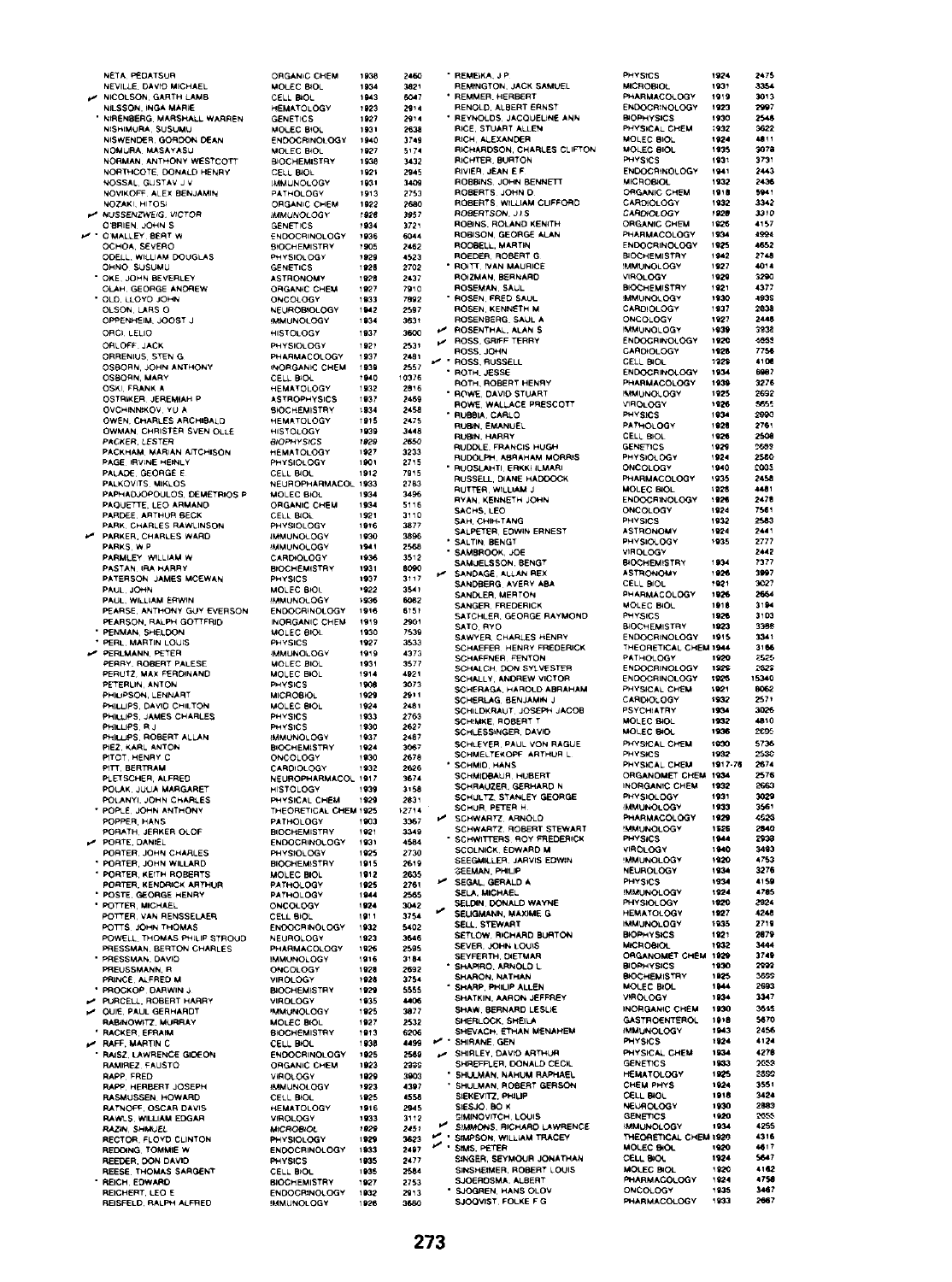|    | SJOVALL, JAN                                  | <b>BIOCHEMISTRY</b>                    | 1928            | 2814  |     | URRY, DAN WESLEY                              | <b>BIOPHYSICS</b>         | 1935         | 3386          |
|----|-----------------------------------------------|----------------------------------------|-----------------|-------|-----|-----------------------------------------------|---------------------------|--------------|---------------|
|    | * SKOOG, FOLKE                                | PLANT SCIENCES                         | 1908            | 2501  |     | * UTIGER, ROBSRT D                            | ENDOCRINOLOGY             | 1931         | 3304          |
|    | SMALL, DONALD MACFARLAND                      | <b>BIOPHYSICS</b>                      | 1931            | 3322  |     | VAGELOS, PINDAROS ROY                         | <b>BIOCHEMSTRY</b>        | 1929         | 2933          |
|    | SMITH, EMIL L                                 | <b>BIOCHEMISTRY</b>                    | 1911            | 3812  | ✔   | VALE, WYLIE WALKER                            | NEUROENDOCRISOL 1941      |              | 4123          |
|    | SMITH, IAN CORMACK PALMER                     | <b>BIOPHYSICS</b>                      | 1939            | 2976  |     | VALLEE, BERT L                                | <b>BIOCHEMISTRY</b>       | 1919         | 4829          |
| س  | SMITH, THOMAS WOODWARD                        | CARDIOLOGY                             | 1936            | 4037  |     | VAN DEENEN, LAURENS L.M.                      | <b>BIOCHEMISTRY</b>       | 1928         | 8267          |
|    | SNYDER, FRED                                  | <b>BIOCHEMISTRY</b>                    | 1931            | 3172  |     | VAN ROOD, JOHANNES JOSEPH                     | <b><i>FREINOLOGY</i></b>  | 1926         | 2582          |
|    | SNYDER, SOLOMON HALBERT                       | PHARMACOLOGY                           | 1938            | 13149 |     | * VAN UITERT. L G                             | <b>PHYSICS</b>            | 1922         | 2460          |
|    | SOBEL, BURTON E                               | CARDIOLOGY                             | 1937            | 4534  |     | VANE, JOHN ROBERT                             | PHARMACOLOGY              | 1927         | 9971          |
|    | SOELDNER, JOHN STUART                         | ENDOCRINOLOGY                          | 1932            | 2750  |     | VANNUCCI, FRANCOIS M.                         | PHYSICS                   | 1944         | 2906          |
|    | SCNNENBLICK, EDMUND H                         | CARDIOLOGY                             | 1932            | 8301  |     | VAUGHAN, MARTHA                               | <b>BIOCHEMISTRY</b>       | 1926         | 2572          |
|    | * SORM, FRANTISEK                             | ORGANIC CHEM                           | 1913            | 4890  |     | VENABLE, JOHN HOWARD                          | CELL BIOL                 | 1929         | 3241          |
|    | SPECTOR, SYDNEY                               | PHARMACOLOGY                           | 1923            | 3702  |     | VENEZIANO. G                                  | PHYSICS                   | 1942         | 2385          |
|    | <b>SPELLACY, WILLIAM NELSON</b>               | ENDOCRINOLOGY                          | 1934            | 2679  |     | VESELL ELLIOTS                                | <b>PHARMACOLOGY</b>       | 1933         | 2556          |
|    | SPICER, SAMUEL SHERMAN                        | PATHOLOGY                              | 1914            | 3131  |     | VINOGRAD, JEROME                              | <b>MOLEC BIOL</b>         | 1913-78      | 4185          |
|    | <b>SPICER, WILLIAM EDWARD</b>                 | PHYSICS                                | 1929            | 3433  |     | VINUELA ELADIO                                | VIROLOGY                  | 1937         | 3471          |
|    | SPIEGELMAN, SOLOMON                           | MOLEC BIOL                             | 1914            | 8415  |     | * VOGT, PETER KLAUS                           | <b>VIROLOGY</b>           | 1932         | 3728          |
|    | SPIRO ROBERT GUNTER                           | <b>BIOCHEMISTRY</b>                    | 1929            | 3258  |     |                                               | PHYSICS                   | 1920         | 3586          |
|    | SPRENT, JONATHAN                              | <b>MMUNOLOGY</b>                       | 1941            | 3045  |     | WABER, JAMES T<br>WAGNER, HENRY NICHOLAS      | NUCLEAR MED               | 1927         | 4454          |
|    |                                               | PLANT SCIENCES                         | 1915            | 2716  |     |                                               | <b><i>WALINOLOGY</i></b>  | 1919         | 3405          |
|    | SPURR, ARTHUR RICHARD<br>STADTMAN, EARL REECE | <b>BIOCHEMISTRY</b>                    | 1919            | 2636  |     | WAKSMAN, BRIAN HALSTEAD<br>WALDMANN, THOMAS A | <b>MMUNOLOGY</b>          | 1930         | 4094          |
|    |                                               | MICROBIOL                              | 1916            | 2506  |     |                                               | ONCOLOGY                  | 1926         | 5623          |
|    | STANIER, ROGER YATE                           | <b>MMUNOLOGY</b>                       | 1926            | 5119  |     | WALLACH, DONALD F.H.                          | <b>BIOCHEMISTRY</b>       | 1939         | 2490          |
|    | STARZL. THOMAS E                              | <b>BIOCHEMISTRY</b>                    | 1939            | 4457  |     | WALSH, DONALD ARTHUR                          | <b>GASTROENTEROL</b>      | 1938         | 2997          |
|    | STECK, THEODORE LYLE                          | CELL BIOL                              | 1926            | 2436  |     | WALSH, JOHN HARLEY                            |                           | 1937-79      | 2857          |
|    | STEIN, YECHEZKIEL                             | <b><i>SMAINOLOGY</i></b>               | 1940            | 2573  |     | WALTER, RODERICH                              | <b>PHYSIOLOGY</b>         | 1934         | 4044          |
|    | STEWGERG, ALFRED DAVID                        | <b>BIOCHEMISTRY</b>                    | 1922            | 3025  |     | WARD, PETER A                                 | PATHOLOGY                 | 1939         | 3436          |
|    | STEINEERG, DANIEL                             | CELL BIOL                              | 1936            | 3585  |     | WARNER, NOEL L                                | <b>IMMUNOLOGY</b>         | 1929         | 2447          |
|    | STEINER, ALTON L                              |                                        | 1930            | 3421  |     | WARREN, KENNETH S                             | <b>MMUNOLOGY</b>          |              |               |
|    | STEINER, DONALD PREDERICK                     | ENDOCRINOLOGY<br>THEORETICAL CHEM 1931 |                 | 2789  |     | WEATHERALL DAVID JOHN                         | <b>HEMATOLOGY</b>         | 1933<br>1936 | 3232<br>13427 |
|    | STEPHENS, FRANK SAMUEL                        |                                        | 1942            | 2582  |     | WEBER, KLAUS                                  | <b>BIOCHEMISTRY</b>       |              |               |
|    | STEPHENSON, J.R.                              | VIROLOGY<br>PHYSICS                    | 1936            | 5611  |     | WEIBFIL, EWALD RUDOLF                         | PHYSIOLOGY                | 1929         | 2958<br>2723  |
|    | STEWART, ROBERT F                             |                                        |                 | 2471  |     | WEIGLE, WILLIAM O                             | <b>HAP INOLOGY</b>        | 1927         |               |
|    | STOECKENIUS, WALTHER                          | <b>BIOPHYSICS</b>                      | 1921            | 4013  |     | WEINDERG, STEVEN                              | PHYSICS                   | 1933         | 7687          |
|    | STONE, FRANCIS GORDON ALBERT                  | ORGANOMET CHEM 1925                    |                 |       |     | WEINSTEIN, LOUIS                              | MICROBIOL                 | 1909         | 303           |
|    | STORB, RAINER F                               | <b>IMMUNOLOGY</b>                      | 1935            | 3563  |     | WEISBURGER, JOHN HANS                         | PHARMACOLOGY              | 1921         | 2457          |
|    | STROBER, WARREN                               | <b>MMUNOLOGY</b>                       | 1937            | 2821  |     | WEISS, BENJAMIN                               | PHARMACOLOGY              | 1937         | 2888          |
|    | STROMINGER, JACK L                            | VIROLOGY                               | 1925            | 6312  |     | WEISS, HARVEY JEROME                          | <b>HEMATOLOGY</b>         | 1929         | 3260          |
| م، | STUDIER, FREDERICK WILLIAM                    | MOLEC BIOL                             | 1936            | 4203  |     | WEISSBACH, HERBERT                            | MOLEC BIOL                | 1932         | 3395          |
|    | SUGIMURA, TAKASHI                             | ONCOLOGY                               | 1926            | 2837  |     | WEISSMANN GERALD                              | CELL BIOL                 | 1930         | 5372          |
|    | SUMMERSKILL, WILLIAM HEDLEY                   | <b>GASTROENTEROL</b>                   | 1926-77         | 263   |     | WENKERT, ERNEST                               | <b>ORGANIC CHEM</b>       | 1925         | 2637          |
| س  | SUNDARALINGAM, MUTTAIYA                       | <b>BIOPHYSICS</b>                      | 1931            | 4022  |     | WESSELLS, NORMAN KEITH                        | CELL BIOL                 | 1932         | 2791          |
|    | SUTHERLAND, EARL WILBUR                       | PHARMACOLOGY                           | 1915-74         | 10297 |     | WEST. THOMAS SUMMERS                          | THEORETICAL CHEM 1927     |              | 3214          |
|    | SUTNICK, ALTON IVAN                           | ONCOLOGY                               | 1928            | 2798  |     | WESTPHAL, OTTO HERMANN E                      | <b>BIOCHEMISTRY</b>       | 1913         | 3129          |
|    | SUZUKI, KUNINIKO                              | NEUROLOGY                              | 1932            | 2842  |     | WHITAKER, J.S.                                | PHYSICS                   | 1948         | 2874          |
|    | SVEJGAARD, ARNE                               | <b><i>IMMUNOLOGY</i></b>               | 1937            | 2439  | . . | WHITE, JAMES G                                | <b>PATHOLOGY</b>          | 1929         | 4002          |
|    | SWAN, HAROLD JAMES                            | PHYSIOLOGY                             | 1922            | 4196  |     | WHITESIDES, GEORGE M                          | ORGANIC CHEM              | 1939         | 2625          |
|    | SWEELEY, CHARLES CRAWFORD                     | ORGANIC CHEM                           | 1930            | 2651  |     | * WISERG, KENNETH BERLE                       | ORGANIC CHEM              | 1927         | 2769          |
|    | SYMONS, MARTYN CHRISTIAN R                    | INORGANIC CHEM                         | 1925            | 4593  |     | WIDE, LEIF EDVIN                              | ENDOCRINOLOGY             | 1934         | 2857          |
|    | SZWARC, MICHAEL                               | PHYSICAL CHEM                          | 1909            | 2593  |     | WIESEL, TORSTEN N                             | PHYSIOLOGY                | 1924         | 3634          |
|    | SZYBALSKI, WACLAW                             | MOLEC BIOL                             | 1921            | 2690  |     | WIGZELL, HANS L R                             | <b>HMUNOLOGY</b>          | 1938         | 7243          |
|    | TAKEUCHI, TOMIO                               | <b>MICROBIOL</b>                       | 1923            | 4480  |     | W . WILKINSON, GEOFFERY                       | ORGANOMET CHEM            | 1921         | 5444          |
|    | TALAL, NORMAN                                 | <b><i>MMUNOLOGY</i></b>                | 1934            | 3550  |     | WILLIAMS, DUDLEY HOWARD                       | ORGANIC CHEM              | 1937         | 5591          |
|    | TAN, ENG M                                    | <b><i>HAMUNOLOGY</i></b>               | 1926            | 2783  |     | WILLIAMS, R. TECWYN                           | PHARMACOLOGY              | 1909-79      | 2790          |
|    | TANFORD, CHARLES                              | <b>BIOCHEMISTRY</b>                    | 1921            | 5924  |     | WILLIAMS, RALPH C                             | <b><i>BAMLINOLOGY</i></b> | 1928         | 4037          |
|    | TAPPEL, ALOYS LOUIS                           | <b>BIOCHEMISTRY</b>                    | 1926            | 4258  |     | WILLIAMS, ROBERT HARDIN                       | <b>ENDOCRINOLOGY</b>      | 1909-79      | 3289          |
|    | <b>IN TASHJIAN, ARMEN HAIG</b>                | ENDOCRINOLOGY                          | 1932            | 3911  |     | WILLIAMS, ROBERT JOSEPH P                     | INORGANIC CHEM            | 1926         | 2946          |
|    | <b>TATA, JAMSHED RUSTOM</b>                   | BIOCHEMISTRY                           | 1930            | 2837  |     | WILLIAMS, ROGER                               | <b>GASTROENTEROL</b>      | 1933         | 5234          |
|    | TAUDE FIENAY                                  | INORGANIC CHEM                         | 1915            | 2802  |     | WILLIAMSON JOHN RICHARD                       | <b>BIOCHEMISTRY</b>       | 1933         | 2958          |
|    | TAYLOR, EDWIN WILLIAM                         | <b>BIOPHYSICS</b>                      | 1929            | 3431  |     | WILSON, DAVID F                               | <b>BIOCHEMISTRY</b>       | 1938         | 2713          |
|    | TEMIN, HOWARD MARTIN                          | <b>ONCOLOGY</b>                        | 1934            | 3570  |     | WILSON, JEAN DONALD                           | ENDOCRINOLOGY             | 1932         | 3398          |
|    | TERASAKI PAUL ICHIRO                          | <b>ANAUNOLOGY</b>                      | 1929            | 7379  |     | WILSON, KENNETH GEDDES                        | PHYSICS                   | 1936         | 306*          |
|    | TERRY, WILLIAM DAVID                          | <b>MMUNOLOGY</b>                       | 1933            | 2817  |     | WINEFORDNER, JAMES D                          | PHYSICS                   | 1931         | 2811          |
|    | THOENEN HANS FRIEDRICH E                      | NEUROLOGY                              | 1928            | 4506  |     | WINSTEIN, SAUL                                | PHYSICAL CHEM             | 1912-69      | 3146          |
|    | THOMAS, CHARLES ALLEN                         | <b>GENETICS</b>                        | 1927            | 2707  |     | WITKOP, BERNHARD                              | ORGANIC CHEM              | 1917         | 3921          |
|    |                                               | ONCOLOGY                               | 1920            | 4702  |     | WITTMANN, HEINZ GUENTER                       | MOLEC BIOL                | 1927         | 2776          |
|    | THOMAS, EDWARD DONNALL                        | <b>BIOPHYSICS</b>                      | 1931            | 2488  |     | WOLFF, JAN                                    | <b>ENDOCRINOLOGY</b>      | 1925         | 2564          |
|    | TILL, JAMES EDGAR                             |                                        | 1937            | 8933  |     | WOLFF, SHELDON M                              | MMUNOLOGY                 | 1930         | 29B1          |
|    | TODARO, GEORGE JOSEPH                         | ONCOLOGY                               | 1919            | 2731  |     | WOODWARD, ROBERT BURNS                        | ORGANIC CHEM              | 1917.70      | 3644          |
|    | TOLBERT, NATHAN EDWARD                        | PLANT SCIENCES                         |                 | 3315  |     | WURTMAN, RICHARD JAY                          | ENDOCRAIOLOGY             | 1936         | 6330          |
|    | TOMASI. THOMAS B                              | <b>MMUNOLOGY</b>                       | 1927<br>1926-75 | 7252  |     | WYMAN, JEFFRIES                               | <b>MOLEC BIOL</b>         | 1901         | 4133          |
|    | TOMKINS, GORDON M                             | <b>BIOCHEMISTRY</b>                    |                 | 3773  |     | YAGI HARUHIKO                                 | ORGANIC CHEM              | 1939         | 2841          |
|    | TRILLING, GEORGE HENRY                        | <b>PHYSICS</b><br><b>ORGANIC CHEM</b>  | 1930<br>1941    | 3087  |     | YALOW, ROSALYN SUSSMAN                        | <b>ENDOCRINOLOGY</b>      | 1921         | 4500          |
|    | TROST, BARRY M<br>TRUMP, BENJAMIN FRANKLIN    | <b>PATHOLOGY</b>                       | 1932            | 3581  |     | YANOFSKY, CHARLES                             | MOLEC BICK                | 1925         | 4654          |
|    |                                               | <b>BIOPHYSICS</b>                      | 1929            | 2477  | ، س | YEN, SAMUEL SHOW-CHIH                         | ENDOCRSOLOGY              | 1927         | 4106          |
|    | TSO, PAUL ON PONG                             | <b>PATHOLOGY</b>                       | 1930            | 3243  |     | YOUNG, ROBERT C                               | ONCOLOGY                  | 1940         | 2503          |
|    | <b>TURK, JOHN LESLIE</b>                      |                                        | 1936            | 2716  |     | YUNIS, EDMOND J                               | <b>IMMUNOLOGY</b>         | 1929         | 3511          |
|    | TURKINGTON, ROGER W                           | <b>ENDOCPINOLOGY</b><br>ORGANIC CHEM   | 1938            | 3101  |     | ZBAR, 852TON                                  | ONCOLOGY                  | 1938         | 3131          |
|    | * TURRO, NICHOLAS JOHN                        |                                        | 1918            | 8641  |     | ZECH. LORE                                    | <b>CENETICS</b>           | 1923         | shop.         |
|    | UDENFRIEND, SIDNEY                            | <b>BIOCHEMISTRY</b>                    | 1927            | 3825  |     | ZIFF, MORRIS                                  | <b>MMUNOLOGY</b>          | 1913         | 2742          |
|    | UHR, JONATHAN WILLIAM                         | <b>MAUNOLOGY</b>                       |                 | 7808  |     | ZIMMERMAN, HOWARD ELLIOT                      | ORGANIC CHEM              | '926         | 3226          |
|    | UMEZAWA, HAMAO                                | <b>MICROBIOL</b>                       | 1914            |       |     | ZINDER, NORTON DAVID                          | MOLEC BIOL                | 1928         | 2528          |
|    | UNANUE, EMIL R                                | <b>WINDLOGY</b>                        | 1934            | 5100  |     | * ZUMINO, BRUNO                               | PHYSICS                   | 1923         | 2500          |
|    | UNGER, ROGER HAROLD                           | ENDOCRINOLOGY                          | 1924            | 6030  |     |                                               |                           |              |               |
|    | UNGERSTEDT, URBAN                             | PHARMACOLOGY                           | 1942            | 4992  |     |                                               |                           |              |               |
|    |                                               |                                        |                 |       |     |                                               |                           |              |               |

Keep in mind, however, that we have eliminated from this study not only all citations to work published before 1965, but also citations to any articles not included in our source files. Books and book chapters were not added to the source file until 1977 and they have been excluded from the study. Citations to books are therefore also excluded. Since we cover all of the most important

journals of science it is not a great limitation. But there is always a chance that some highly cited individual may be adversely affected by these selection criteria.

Of course, many scientists who published their most-cited papers before the starting date of this study, 1965, do not appear on this list. So there is a chronological bias in this study favoring those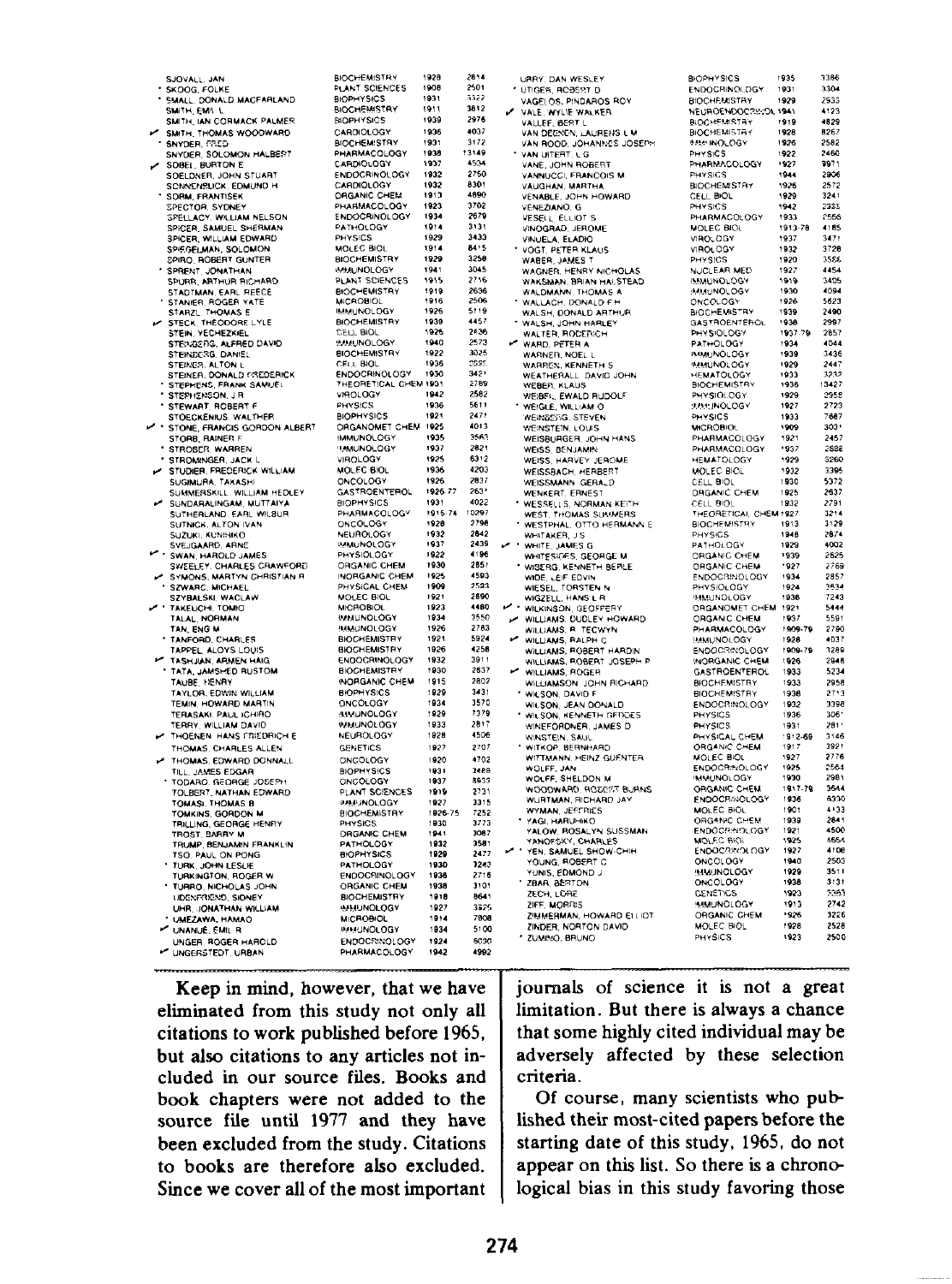who have published mainly during this period. As we change the chronological scope of our studies the list will change. In fact, if you compare the 300 mostcited authors on this list to those in the earlier study,<sup>2</sup> you would find that only one third of them are new names which did not appear on the 1961-1976 list. The new names are indicated by a check mark in Table 1. As a rough estimate, about 7.5 percent of the names will change as the base year is shifted annually.

1 would like to mention a few of the mechanics involved in preparing these lists to show what care is taken to avoid errors of one kiid or another. Once we had matched the citations with the source entries, the computer was pro grammed to generate a ranked list of authors' "names" (surname and up to three initials), a bibliography of papers associated with those names, and the number of citations each of those articles received. Actually, about 85 percent of the names could be used immediately but, unfortunately, about 15 percent represented homographs. Many journals do not provide the authors' first names in by-lines. And practically all journals only include initials for first names in reference citations. So we could not easily include first names in the *Citation Index* even if we wished to use the extra space.

When you look up a name like R.A. Fisher in SCI, the boldface entry is really a heading for the homograph which includes several people with the same last name and initials. It is never a problem to locate a particular paper, and ordinarily it is not a problem to differentiate the papers of the geneticist from the physicist. But in this study we religiously checked out each home graph to determine which papers be longed to each of the two or more persons involved.

We went about making this determination in a number of ways. One of the methods we used involved checking 1SI's Current Bibliographic Directory of *the Arts* & *Sciences*<sup>®</sup> for the authors involved. Although we could confidently eliminate some of the addresses by comparing journal titles with department names, we sent letters to the authors at the remaining addresses. The letter asked them to fill out a questionnaire and provide a complete list of their publications. A large percentage of authors responded to this initial contact. For those who did not, or for those for whom we had obsolete addresses, we sent out second letters or attempted to contact them by telephone. In this way we were able to establish complete first and middle name information and discover which articles belonged to which authors.

As a result of these efforts, we eliminated many names and resolved the he mograph problem. Thus, we counted only the number of citations and papers properly attributable to most authors. However, some authors may find that they are credited with a few extra papers or citations. In these cases, the few papers and citations provided insignificant "noise."

The average number of citations for all authors listed here was 3,811-over 272 citations per year. As it turns out, the minimum threshold for inclusion in this study was 2.436 citations-an average of about 174 citations per year. The average *cited* author is cited less than one tenth as often.

The average author in this study published 121 papers; on 32 of these his or her name appeared as first author and on 89 as one of the subsequent authors. The average author received 1,178 citations to papers on which he or she appeared as first author and 2,633 as coauthor. This clearly demonstrates the importance of all-author data for the most-cited scientists.

The list is provided in alphabetical, rather than ranked, order. For each author we have identified the field. To avoid further delay in publishing the list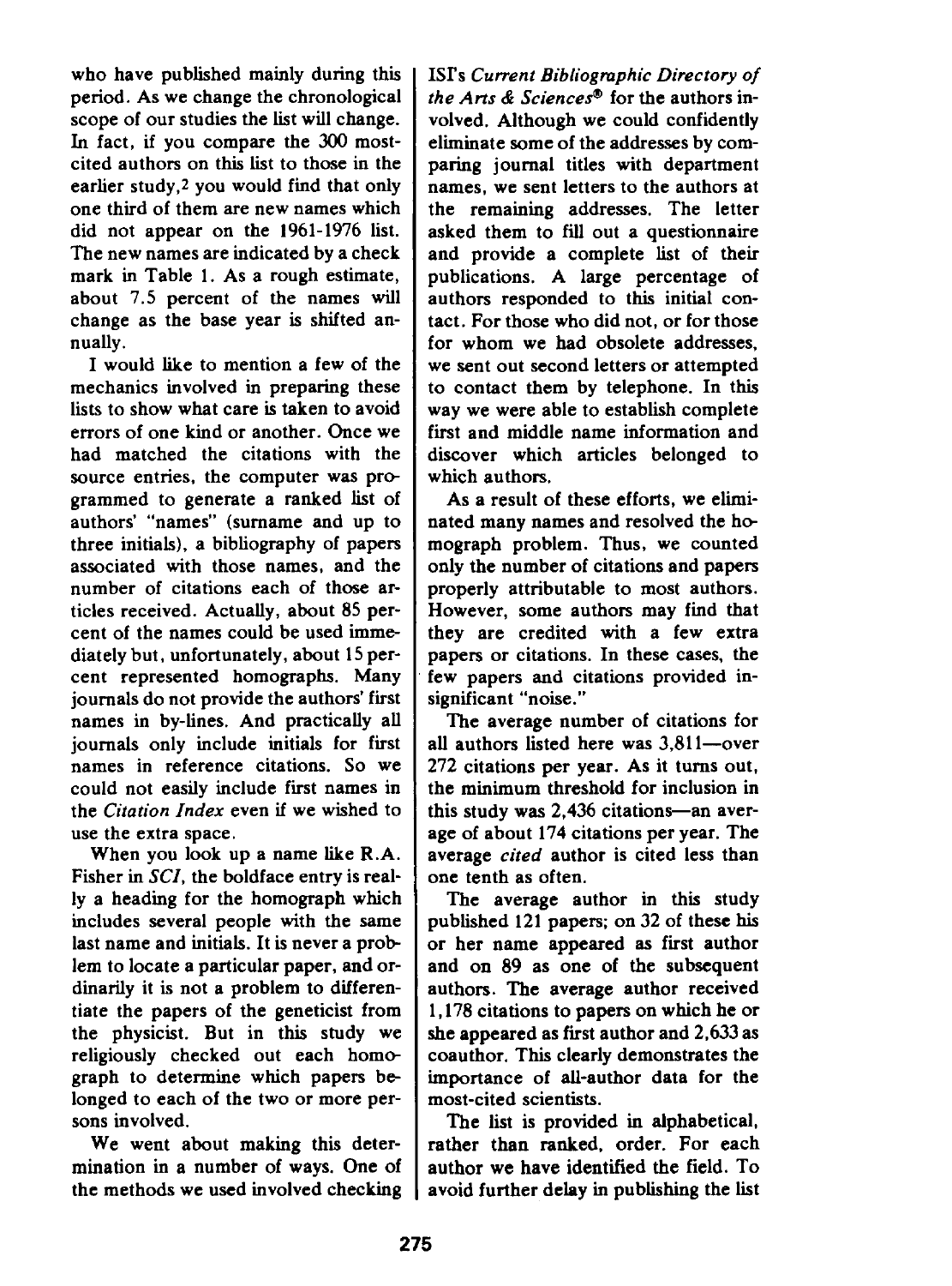we decided to provide this initial look now. In future parts of this study we will discuss groups of authors by disciplines. Acautionary note is needed here, Citation practices vary among disciplines so the reader should be careful in comparing raw citation counts for authors in one field with counts for authors in another, More detailed information about each author will be given in the latter parts of this study.

You wilf notice that for the first time in one of these studies we are giving the complete first and middle names of authors to better identify them. Based on purely feminine given names, it seems that at least 24 women appear on this list, We are not sure of the exact number because we did not ask the authors to state their gender on the questionnaire. In the future I plan an essay about women in science. The women identified in this study will be a good starting point.

We have also listed the date of birth for each author and, where applicable, date of death. The oldest author on this list is F.A. Lipmann, born in 1899, and the youngest is J.S. Whitaker, born in 1948. The average age of the authors on the list is 53. Table 2 shows the number of authors by decade of birth. Now it is clear that it would have been of interest

| <b>Table 2:</b> Number of authors by decade of birth. |     |  |  |  |  |
|-------------------------------------------------------|-----|--|--|--|--|
| Decade<br>Number of authors                           |     |  |  |  |  |
| 1899                                                  |     |  |  |  |  |
| 1900-1909                                             | 25  |  |  |  |  |
| 1910-1919                                             | 122 |  |  |  |  |
| 1920-1929                                             | 390 |  |  |  |  |
| 1930-1939                                             | 381 |  |  |  |  |
| 1940-1948                                             | 80  |  |  |  |  |

(One birth date was unavailable.)

to use the age at which their first paper was published, but we did not ask for this information.

The questionnaires sent to the authors asked them to name their own field or discipline. The authors are thus self-categorized. Thirty-eight fields are

represented on the list. Table 3 lists the number of authors in each field. Immunology is the largest group.

An asterisk next to an author's name indicates that some of our information about that author may be incomplete. Such authors may never have sent us a bibliography or didn't fifl out the questionnaire completely so we were unable to verify a piece of information. The information presented is accurate to the best of our knowledge. But errors may occur in such large studies.

With little effort, readers can scan the list to learn who is the most-cited author. In the vast majority of cases ap pearance on this list is an *indicator* that the person involved is *of Nobel c[ass.d* Harriet Zuckerman, in her book Scien-

| Table 3: Number of authors per field. |                    |
|---------------------------------------|--------------------|
| Field                                 | Number of authors  |
| Aeronomy                              | 2                  |
| Astronomy                             | 5                  |
| Astrophysics                          | 7                  |
| Biochemistry                          | 84                 |
| <b>Biophysics</b>                     | 26                 |
| Cardiology                            | 33                 |
| Cell Biology                          | 57                 |
| <b>Chemical Physics</b>               | $\overline{2}$     |
| Endocrinology                         | 74                 |
| Enzymology                            | 6                  |
| Gastroenterology                      | 10                 |
| Genetics                              | 21                 |
| Geophysics                            | 2                  |
| Hematology                            | 21                 |
| Histology                             | 8                  |
| Immunology                            | 128                |
| Inorganic Chemistry                   | 27                 |
| Microbiology                          | 18                 |
| Molecular Biology                     | 67                 |
| Nephrology                            | 1                  |
| Neurobiology                          | 2                  |
| Neuroendocrinology                    | 1                  |
| Neurology                             | 13                 |
| Neuropharmacology                     | 9                  |
| Nuclear Medicine                      | ı                  |
| Oncology                              | 48                 |
| Organic Chemistry                     | 51                 |
| Organometallic Chemistry              | $\overline{1}$ (i) |
| Pathology                             | 23                 |
| Pharmacology                          | 59                 |
| <b>Physical Chemistry</b>             | 24                 |
| <b>Physics</b>                        | 77                 |
| Physiology                            | 36                 |
| <b>Plant Sciences</b>                 | 6                  |
| Psychiatry                            | $\overline{4}$     |
| Surgery                               | 1                  |
| Theoretical Chemistry                 | 7                  |
| Virology                              | 29                 |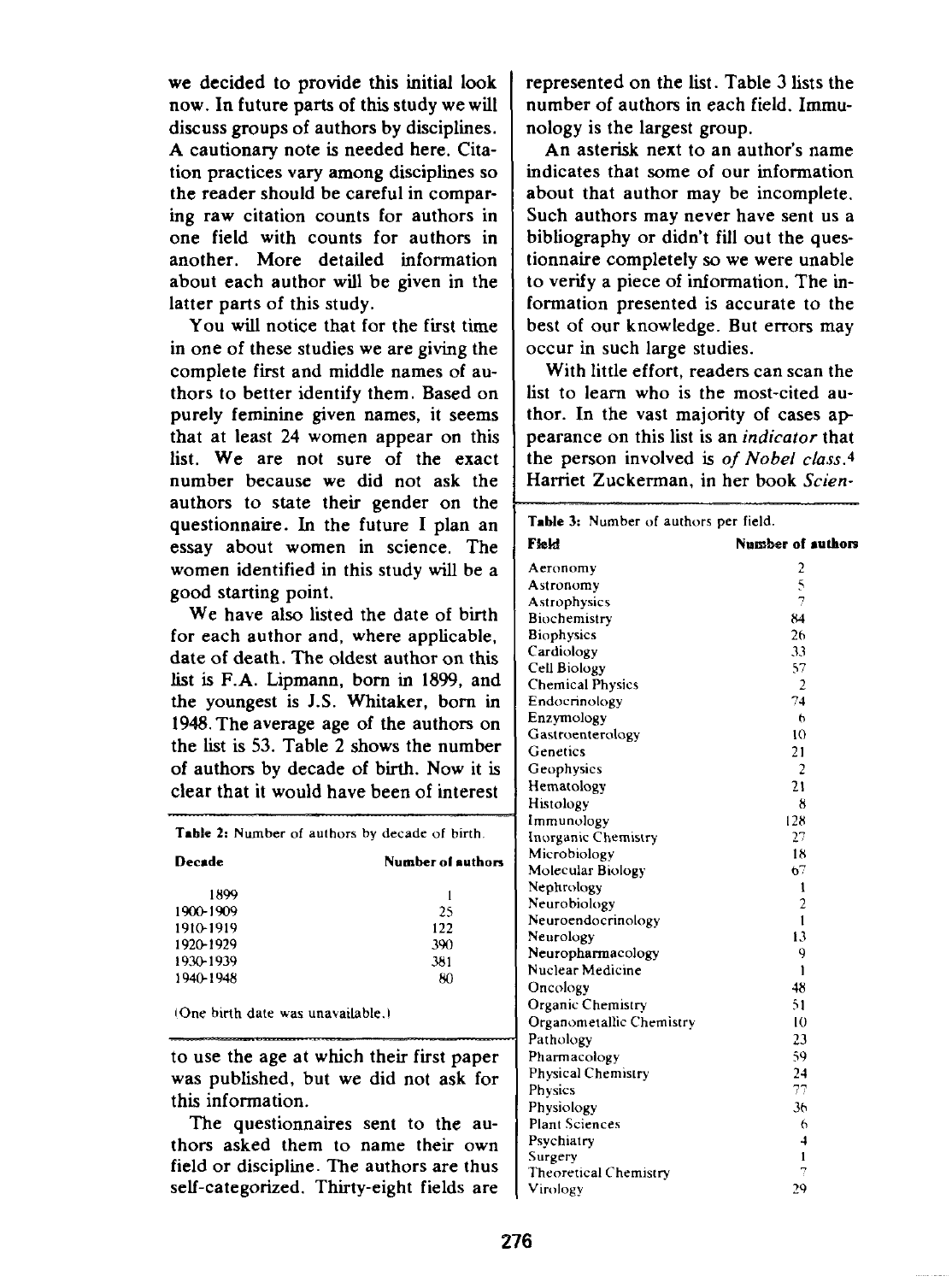*tific Elite, likens* thisgroup to the "immortals," who, though equal in stature. are not included in the French Academy's limited membership of 40. She refers to these individuals ".. who are peers of prizewinners in every sense except that of having the award" as occupants of the "forty-first chair."s (p. 42) Such people can be identified as *of Nobel ckms.* In fact, 41 Nobefists do appear on the list. However, one would have to examine the data for each individual on the list, in combination with other factors, to determine whether ap pearance on this list is primarily due to productivity, citation impact, or both. One cannot conclude that the mostcited or the most published author is necessarily the most important or the one who has made the greatest contribution to science,

Any list is, of course, only as good as the system that helps create it. Many of you are welf aware of quirks in authorship attribution that permit some scientist-administrators to put their names on hundreds of papers as coauthors. Some of these scientist-administrators will show up on the accompanying list. This follows the old European tradition and quite often it has been followed at certain American institutions. The list may also include certain academicians who have not otherwise achieved great distinction but have coauthored dozens of papers with graduate students. We should not be quick to criticize such authors since there is no agreed-upon, published set of rules for establishing authorship. In some instances the other authors may have been only too happy to have the prestigious name included. It often helps the young research worker to be joined by a famous scientist as coauthor. There is as yet no agreed-upon method for assigning credit to each coauthor, although Derek Price has recently suggested a method to fairly attribute citations on multi-authored papers.<sup>6</sup> When we do the institutional study of these authors,

this particular problem will be eliminated since citations to each paper can be credited to the department involved,

We realized long ago that a few people may appear on such lists because they had written one super-cited paper. When I discussed this with John deCani, department of statistics, University of Pennsylvania, he suggested that we might "censor" the data by excluding citations to the most-cited paper for each of the 1,000 authors.7

We did so and found that 90 percent of the time the most-cited paper accounted for fewer than 22 percent of the citations. In other words, the vast majority of the authors on this list would still remain among the most-cited if their most-cited paper were removed. The average number of citations to each author's most-cited item was 453. A study now under way will tell us how many papers in this time period have been cited this many times. Nevertheless, there are some instances where one or two papers account for most citations. The fact is that scientists *of Nobel class not* only publish one *or* more superstar papers, they also publish more often and their papers achieve higher impact. We observed this phenomenon over 15 years ago in a study of Nobel prizewinners. $8$  (p. 63-4)

The world of science is very large. Over one million scientists publish from time to time. Of these, however, a small percentage publish a large percentage of all papers. That is one kind of productivity measure. Of those, however, there is an even smaller number who have a significant impact, which is largely reflected in citations. Since it is generally agreed that there is no significance to a particular citation count, one may usefully think in terms of percentiles—much as we do with IQs or aptitude tests. It would be absurd to choose one doctoral candidate over another because an individual had one point higher on an aptitude test. It